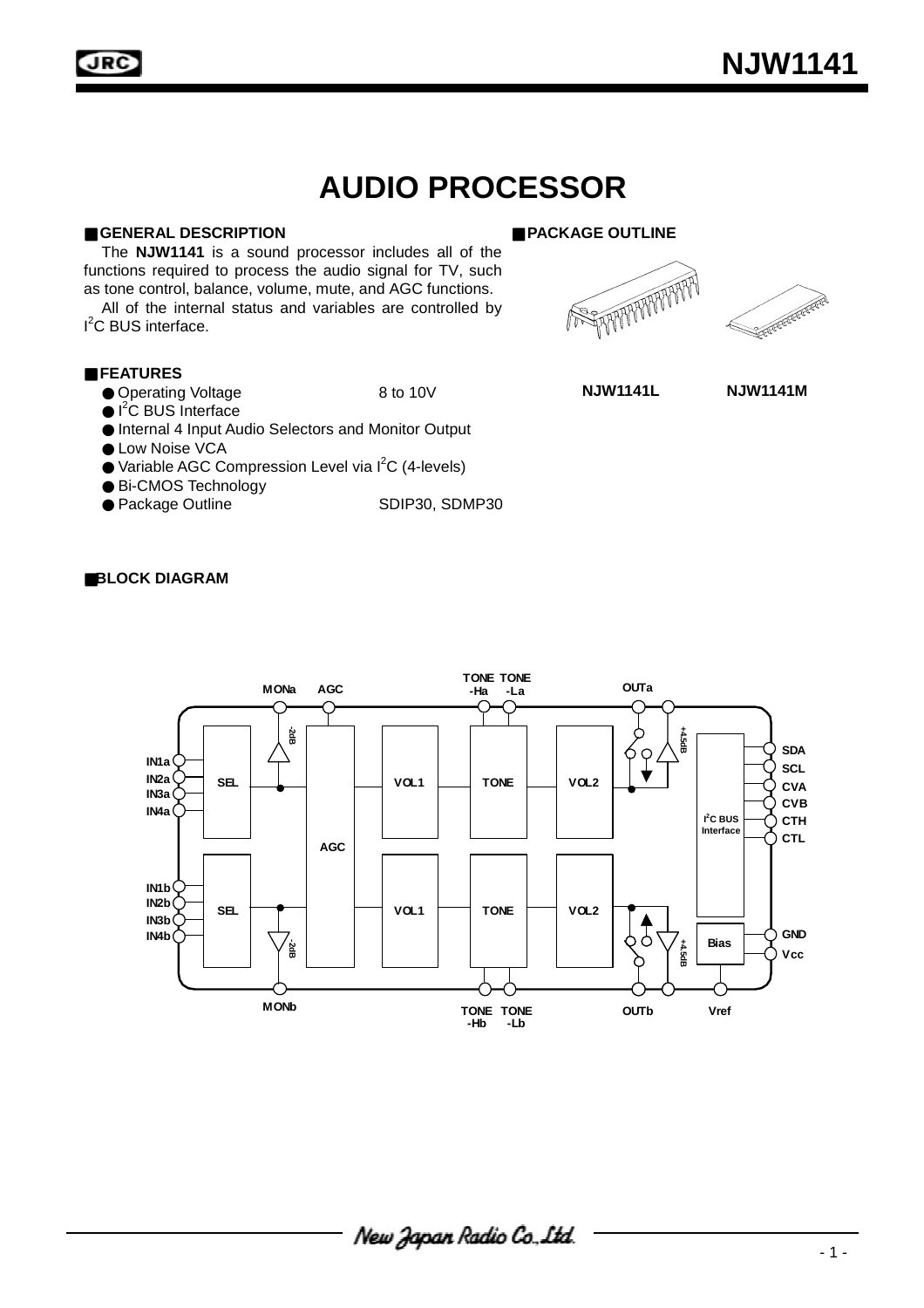# **■ PIN CONFIGURATION**



| No.            | Symbol            | <b>Function</b>                        |    | Symbol            | <b>Function</b>                        |
|----------------|-------------------|----------------------------------------|----|-------------------|----------------------------------------|
| 1              | IN <sub>1</sub> a | Ach Input1                             | 16 | V+                | Power Supply Terminal                  |
| 2              | IN <sub>2a</sub>  | Ach Input2                             | 17 | Vref              | Reference Voltage                      |
| 3              | IN3a              | Ach Input3                             | 18 | <b>CTL</b>        | Pop Noise reduction for Bass Control   |
| $\overline{4}$ | IN4a              | Ach Input4                             | 19 | <b>CTH</b>        | Pop Noise reduction for Treble Control |
| 5              | MONa              | <b>Ach Monitor Output</b>              | 20 | <b>AGC</b>        | <b>AGC Filter</b>                      |
| 6              | NC.               | No Connect                             | 21 | <b>OUTb</b>       | <b>Bch Output</b>                      |
| $\overline{7}$ | TONE-Ha           | <b>Ach Treble Filter</b>               | 22 | <b>LINEb</b>      | Bch LINE Output (+4.5dB)               |
| 8              | TONE-La           | Ach Bass Filter                        | 23 | TONE-Lb           | <b>Bch Bass Filter</b>                 |
| 9              | <b>LINEa</b>      | Ach LINE Output (+4.5dB)               | 24 | TONE-Hb           | <b>Bch Treble Filter</b>               |
| 10             | <b>OUTa</b>       | Ach Output                             | 25 | NC                | No Connect                             |
| 11             | <b>CVB</b>        | DAC Output for Bch Volume & Balance    | 26 | <b>MONb</b>       | <b>Bch Monitor Output</b>              |
| 12             | <b>CVA</b>        | DAC Output for Ach Volume & Balance    | 27 | IN4b              | Bch Input4                             |
| 13             | <b>SDA</b>        | SDA Data Input (I <sup>2</sup> C BUS)  | 28 | IN <sub>3</sub> b | Bch Input3                             |
| 14             | <b>SCL</b>        | SCL Clock Input (I <sup>2</sup> C BUS) | 29 | IN <sub>2</sub> b | Bch Input2                             |
| 15             | <b>GND</b>        | <b>GND Terminal</b>                    | 30 | IN <sub>1</sub> b | Bch Input1                             |

New Japan Radio Co. Ltd.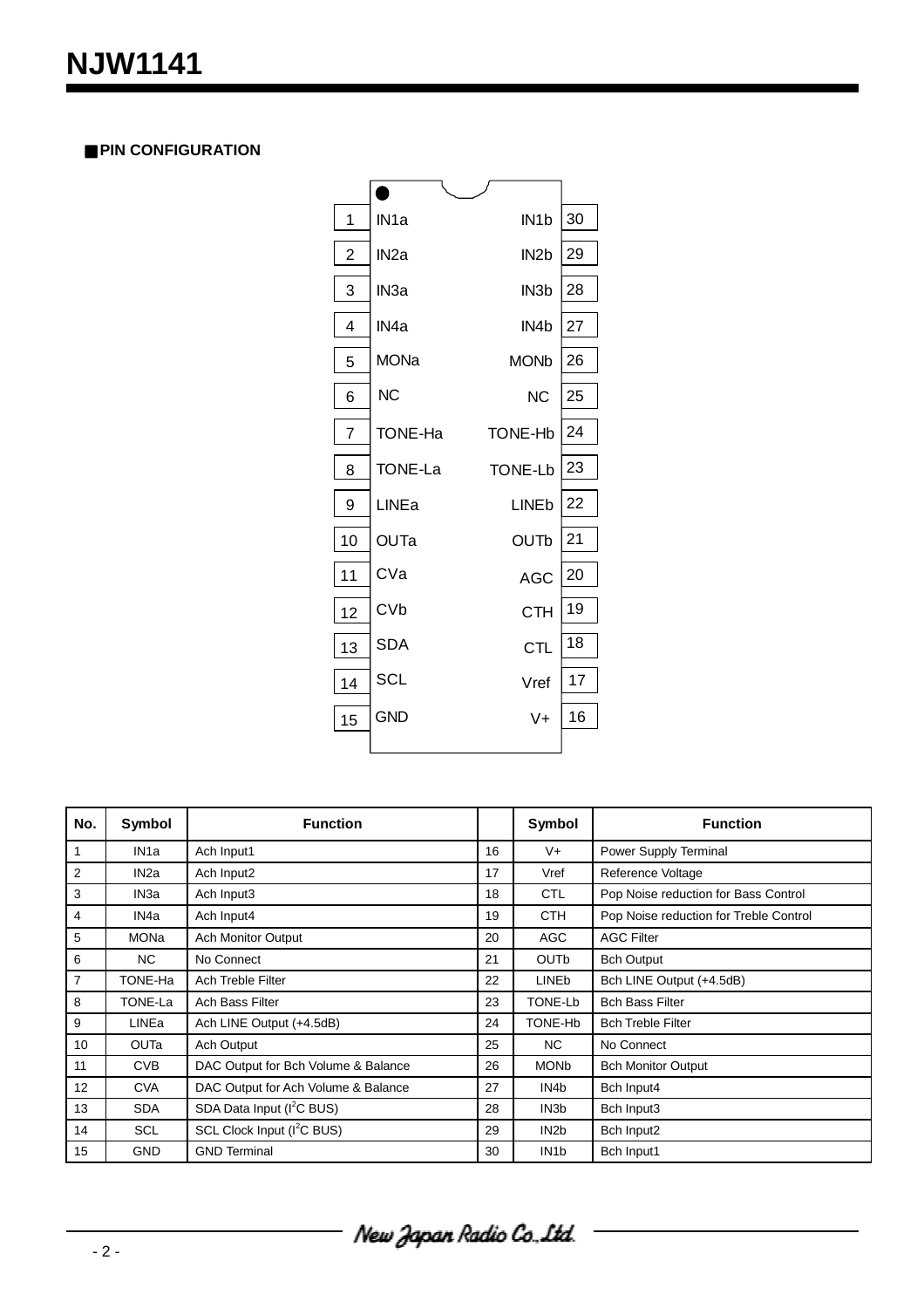### ■ **ABSOLUTE MAXIMUM RATING** (Ta=25°C)

| PARAMETER                          | <b>SYMBOL</b>           | <b>RATING</b>   | UNIT |
|------------------------------------|-------------------------|-----------------|------|
| Supply Voltage                     | ۰/                      | 12              |      |
| Power Dissipation                  | $\mathsf{P}_\mathsf{D}$ | 700             | mW   |
| <b>Operating Temperature Range</b> | Topr                    | $-20$ to $+75$  | °C   |
| Storage Temperature Range          | Tstg                    | $-40$ to $+125$ | ി    |

#### ■ **ELECTRICAL CHARACTERISTICS** ( Ta=25°C, V+ =9V, Rg=600Ω, RL=47kΩ, Vin=100mVrms/1kHz)

| <b>PARAMETER</b>                 | <b>SYMBOL</b>      | <b>TEST CONDITION</b>                                      | MIN.                     | TYP.            | MAX.            | <b>UNIT</b>          |
|----------------------------------|--------------------|------------------------------------------------------------|--------------------------|-----------------|-----------------|----------------------|
| <b>Operating Voltage</b>         | $V^+$              |                                                            | 8.0                      | 9.0             | 10.0            | V                    |
| <b>Supply Current</b>            | $I_{\rm CC}$       | No Signal                                                  |                          | 8.0             | 25.0            | mA                   |
| Reference Voltage                | $V_{REF}$          | No Signal                                                  | 4.0                      | 4.5             | 5.0             | $\vee$               |
| Maximum Input Voltage            | $V_{IM}$           | VOL=-20dB, THD=3%                                          | 2.8                      | 3.0             |                 | Vrms                 |
| Maximum Output Voltage1          | V <sub>OM1</sub>   | <b>OUTPUT</b><br>VOL=0dB, THD=1%                           |                          | 2.5             | ä,              | Vrms                 |
| Maximum Output Voltage2          | V <sub>OM2</sub>   | <b>LINEOUT</b><br>VOL=0dB, THD=1%                          | $\overline{a}$           | 2.5             | ä,              | Vrms                 |
| <b>MON OUT Gain</b>              | GVMON              | <b>MON OUT</b>                                             |                          | $-2.0$          |                 | dB                   |
| <b>LINEOUT Gain</b>              | G <sub>VLINE</sub> | LINEOUT, VOL=0dB                                           | 2.5                      | 4.5             | 6.5             | dB                   |
| Maximum Gain                     | G <sub>VMAX</sub>  | $VOL = OdB$                                                | $-2.0$                   | 0.0             | 2.0             | dB                   |
| Minimum Gain                     | G <sub>VMIN</sub>  | VOL=Mute, Vin=1Vrms<br>BW=400Hz to 30kHz                   | $\blacksquare$           |                 | $-70$           | dB                   |
| <b>Channel Balance</b>           | $G_{CB}$           | VOL=0dB                                                    | $-1.5$                   | 0.0             | 1.5             | dB                   |
| <b>Balance Boost A</b>           | $BA_{\text{BST}}$  | CHS="0", BAL="11111"                                       | $-2.0$                   | 0.0             | 2.0             | dB                   |
| <b>Balance Cut A</b>             | <b>BACUT</b>       | CHS="1", BAL="11111"<br>$Vin = 1Vrms$<br>BW=400Hz to 30kHz |                          |                 | $-70$           | dB                   |
| <b>Balance Boost B</b>           | $BB_{\text{BST}}$  | CHS="1", BAL="11111"                                       | $-2.0$                   | 0.0             | 2.0             | dB                   |
| <b>Balance Cut B</b>             | BB <sub>CUT</sub>  | CHS="0", BAL="11111"<br>$Vin = 1Vrms$<br>BW=400Hz to 30kHz |                          | $\blacksquare$  | $-70$           | dВ                   |
| <b>Total Harmonic Distortion</b> | <b>THD</b>         | Vo=0.5Vrms<br>BW=400Hz to 30kHz                            | $\overline{\phantom{a}}$ | $\blacksquare$  | 0.5             | $\%$                 |
| Input Selector Cross Talk        | <b>CT</b>          | $Vin=1Vrms$<br>BW=400Hz to 30kHz                           |                          |                 | $-70$           | dВ                   |
| <b>Channel Separation</b>        | <b>CS</b>          | $Vin=1Vrms$<br>BW=400Hz to 30kHz                           |                          |                 | $-70$           | dB                   |
| Output Noise 1                   | V <sub>NO1</sub>   | $VOL = OdB$<br>BW=400Hz to 30kHz                           | $\overline{\phantom{a}}$ | -90<br>(31.6)   | $-85$<br>(56.2) | dBV<br>$(\mu V$ rms) |
| Output Noise 2                   | V <sub>NO2</sub>   | VOL=Mute<br>BW=400Hz to 30kHz                              | $\overline{\phantom{a}}$ | $-106$<br>(5.0) | $-96$<br>(15.8) | dBV<br>$(\mu V$ rms) |
| Output Noise 3                   | V <sub>NO3</sub>   | LINEOUT, VOL=0dB<br>BW=400Hz to 30kHz                      | $\blacksquare$           | $-85$<br>(56.2) | $-80$<br>(100)  | dBV<br>$(\mu V$ rms) |
| Output Noise 4                   | V <sub>NO4</sub>   | LINEOUT, VOL=Mute<br>BW=400Hz to 30kHz                     |                          | $-101$<br>(8.9) | $-91$<br>(28.2) | dBV<br>(µVrms)       |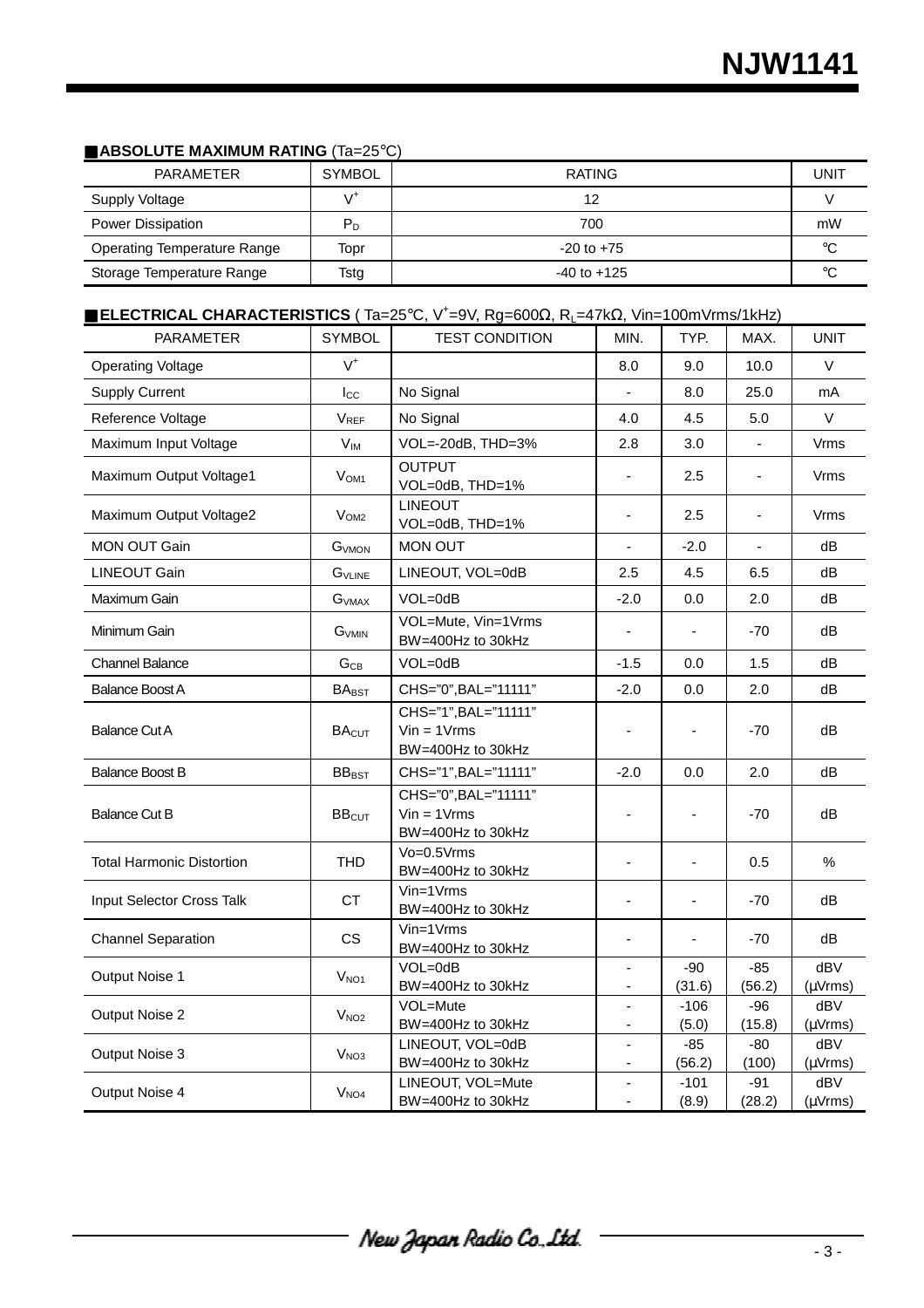# ■ **ELECTRICAL CHARACTERISTICS** ( Ta=25°C, V<sup>+</sup>=9V, Rg=600Ω, R<sub>L</sub>=47kΩ, Vin=100mVrms/1kHz)

● **TONE CONTROL** (Tone Control-ON)

| PARAMETER                   | <b>SYMBOL</b>     | <b>TEST CONDITION</b>          | MIN.    | TYP.    | MAX.    | UNIT |
|-----------------------------|-------------------|--------------------------------|---------|---------|---------|------|
| <b>High Frequency Boost</b> | $HF_{RST}$        | $TREBLE=+15dB, f=10kHz$        | 12.5    | 15.0    | 17.5    | dB   |
| <b>High Frequency Flat</b>  | $HF_{\sf EIT}$    | $TRBE = 0dB$ , $f = 10kHz$     | $-2.0$  | 0.0     | 2.0     | dB   |
| <b>High Frequency Cut</b>   | HF <sub>CUT</sub> | $TREBLE = -15dB$ , $f = 10kHz$ | $-17.5$ | $-15.0$ | $-12.5$ | dB   |
| Low Frequency Boost         | $LF_{\text{BST}}$ | BASS=+15dB, f=100Hz            | 12.5    | 15.0    | 17.5    | dB   |
| Low Frequency Flat          | $LF_{FLT}$        | $BASS=0dB$ , $f=100Hz$         | $-2.0$  | 0.0     | 2.0     | dB   |
| Low Frequency Cut           | LF <sub>CUT</sub> | $BASS = -15dB$ , $f = 100Hz$   | $-17.5$ | $-15.0$ | $-12.5$ | dB   |

# ● **SUB-TONE CONTROL** (Sub-Tone Control-ON)

| <b>PARAMETER</b>            | <b>SYMBOL</b>            | <b>TEST CONDITION</b>           | MIN.                                                                                                                          | TYP. | MAX. | <b>UNIT</b> |
|-----------------------------|--------------------------|---------------------------------|-------------------------------------------------------------------------------------------------------------------------------|------|------|-------------|
| <b>High Frequency Boost</b> | <b>SHF<sub>BST</sub></b> | $SUB-TREBLE=+3dB.$<br>$f=10kHz$ | 2.0                                                                                                                           | 3.0  | 4.0  | dB          |
| <b>High Frequency Flat</b>  | <b>SHFFLT</b>            | SUB-TREBLE=0dB.<br>$f=10kHz$    | $-2.0$<br>2.0<br>0.0<br>$-4.0$<br>$-3.0$<br>$-2.0$<br>2.0<br>3.0<br>4.0<br>2.0<br>$-2.0$<br>0.0<br>$-4.0$<br>$-3.0$<br>$-2.0$ | dB   |      |             |
| <b>High Frequency Cut</b>   | SHF <sub>CUT</sub>       | SUB-TREBLE=-3dB.<br>$f=10kHz$   |                                                                                                                               |      |      | dB          |
| Low Frequency Boost         | $SLF_{\text{BST}}$       | SUB-BASS=+3dB.<br>$f=100$ Hz    |                                                                                                                               |      |      | dB          |
| Low Frequency Flat          | $SLF$ FLT                | SUB-BASS=0dB,<br>$f=100Hz$      |                                                                                                                               |      |      | dB          |
| Low Frequency Cut           | <b>SLFcut</b>            | SUB-BASS=-3dB.<br>$f=100$ Hz    |                                                                                                                               |      |      | dB          |

# ● **AGC** (AGC-ON)

| <b>PARAMETER</b> | <b>SYMBOL</b>       | <b>TEST CONDITION</b> | MIN.   | TYP.  | MAX.   | UNIT |
|------------------|---------------------|-----------------------|--------|-------|--------|------|
| AGC BOOST        | <b>AGCBST</b>       | $Vin=50mVrms$         | 1.5    | 3.5   | 5.5    | dB   |
| AGC FLAT 1       | AGC <sub>F1T1</sub> | $Vin=300mVrms$        | $-2.5$ | 0.0   | 2.5    | dB   |
| AGC FLAT 2       | AGC <sub>FLT2</sub> | $Vin=400mVrms$        | $-2.5$ | 0.0   | 2.5    | dB   |
| AGC FLAT 3       | AGC <sub>FLT3</sub> | $Vin=500mVrms$        | $-2.5$ | 0.0   | 2.5    | dB   |
| AGC FLAT 4       | $AGC$ FIT4          | $Vin=600mVrms$        | $-2.5$ | 0.0   | 2.5    | dB   |
| AGC CUT          | AGC <sub>CUT</sub>  | $Vin=2Vrms$           | $-14$  | $-10$ | $-6.0$ | dB   |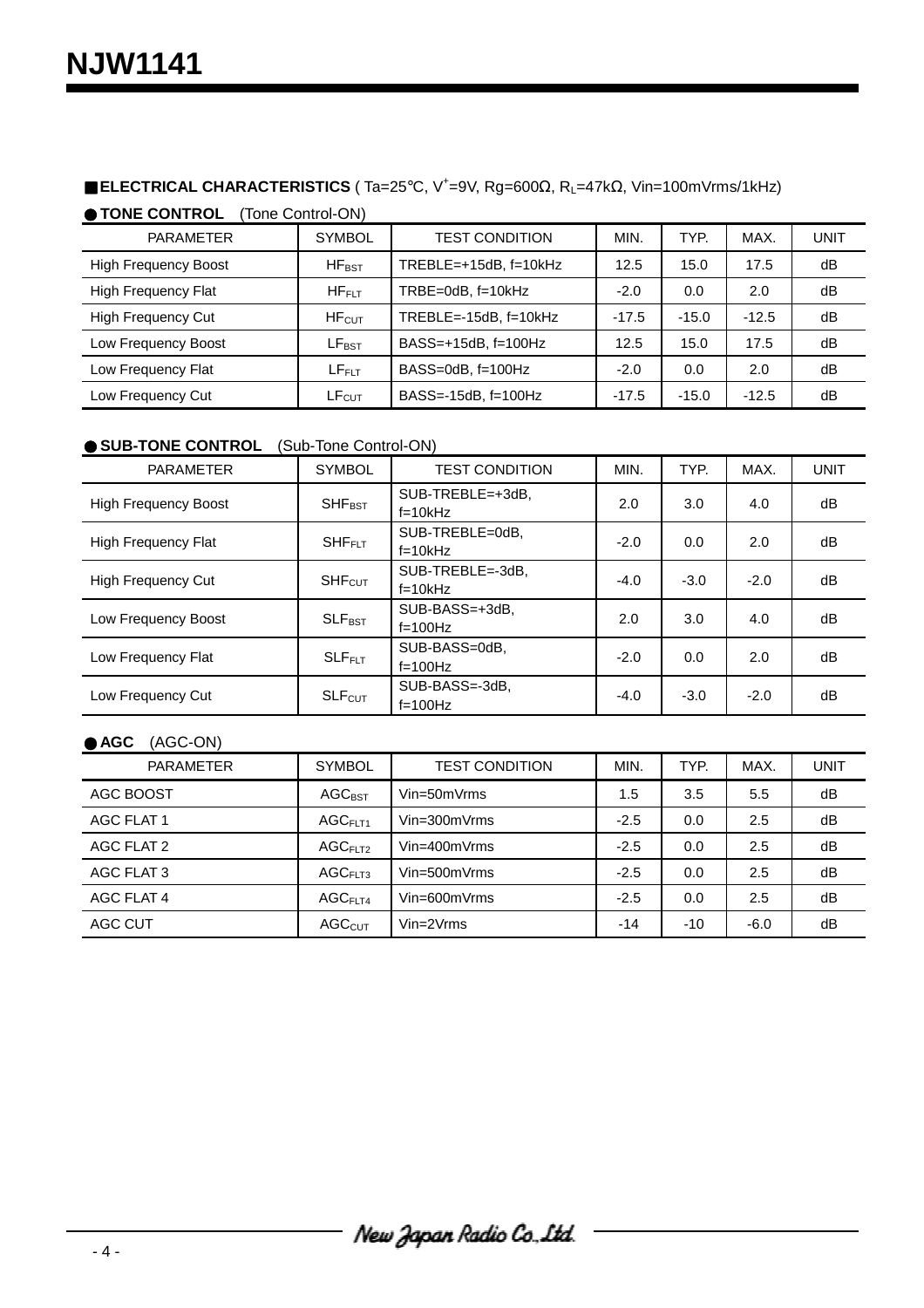| <b>PARAMETER</b>                          | <b>SYMBOL</b>       | MIN.                     | TYP. | MAX. | <b>UNIT</b> |
|-------------------------------------------|---------------------|--------------------------|------|------|-------------|
| <b>High Level Input Voltage</b>           | V <sub>IH</sub>     | 3.0                      |      | 5.0  | $\vee$      |
| Low Level Input Voltage                   | $V_{IL}$            | $\Omega$                 |      | 1.5  | $\vee$      |
| <b>High Level Input Current</b>           | Īщ                  | $\blacksquare$           |      | 10   | μA          |
| Low Level Input Current                   | Ιı                  | ٠                        |      | 10   | μA          |
| Low Level Output Voltage (3mA at SDA pin) | $V_{OL}$            | $\Omega$                 |      | 0.4  | $\vee$      |
| Maximum Output Current                    | $I_{OL}$            | $-3.0$                   |      |      | mA          |
| Maximum Clock Frequency                   | $f_{\rm SCL}$       | $\overline{\phantom{a}}$ |      | 100  | kHz         |
| Data Change Minimum Waiting Time          | $t_{\text{BUF}}$    | 4.7                      |      |      | μs          |
| Data Transfer Start Minimum Waiting Time  | t <sub>HD:STA</sub> | 4.0                      |      |      | μs          |
| Low Level Clock Pulse Width               | $t_{LOW}$           | 4.7                      |      |      | μs          |
| High Level Clock Pulse Width              | $t_{\text{HIGH}}$   | 4.0                      |      |      | μs          |
| Minimum Start Preparation Waiting Time    | $t_{\text{SU:STA}}$ | 4.7                      |      |      | μs          |
| Minimum Data Hold Time                    | t <sub>HD:DAT</sub> | $\Omega$                 |      | 3.45 | μs          |
| Minimum Data Preparation Time             | $t_{\text{SU:DAT}}$ | 250                      |      |      | ns          |
| <b>Rise Time</b>                          | t <sub>R</sub>      |                          |      | 1.0  | μs          |
| <b>Fall Time</b>                          | tF                  | ٠                        |      | 300  | ns          |
| Minimum Stop Preparation Waiting Time     | $t_{\text{SU:STO}}$ | 4.0                      |      |      | μs          |

#### ■ I<sup>2</sup>C BUS BLOCK CHARACTERISTICS (SDA,SCL)

 $I^2C$  BUS Load Condition: Pull up resistance 4kΩ (Connected to +5V) Load capacitance 200pF (Connected to GND)

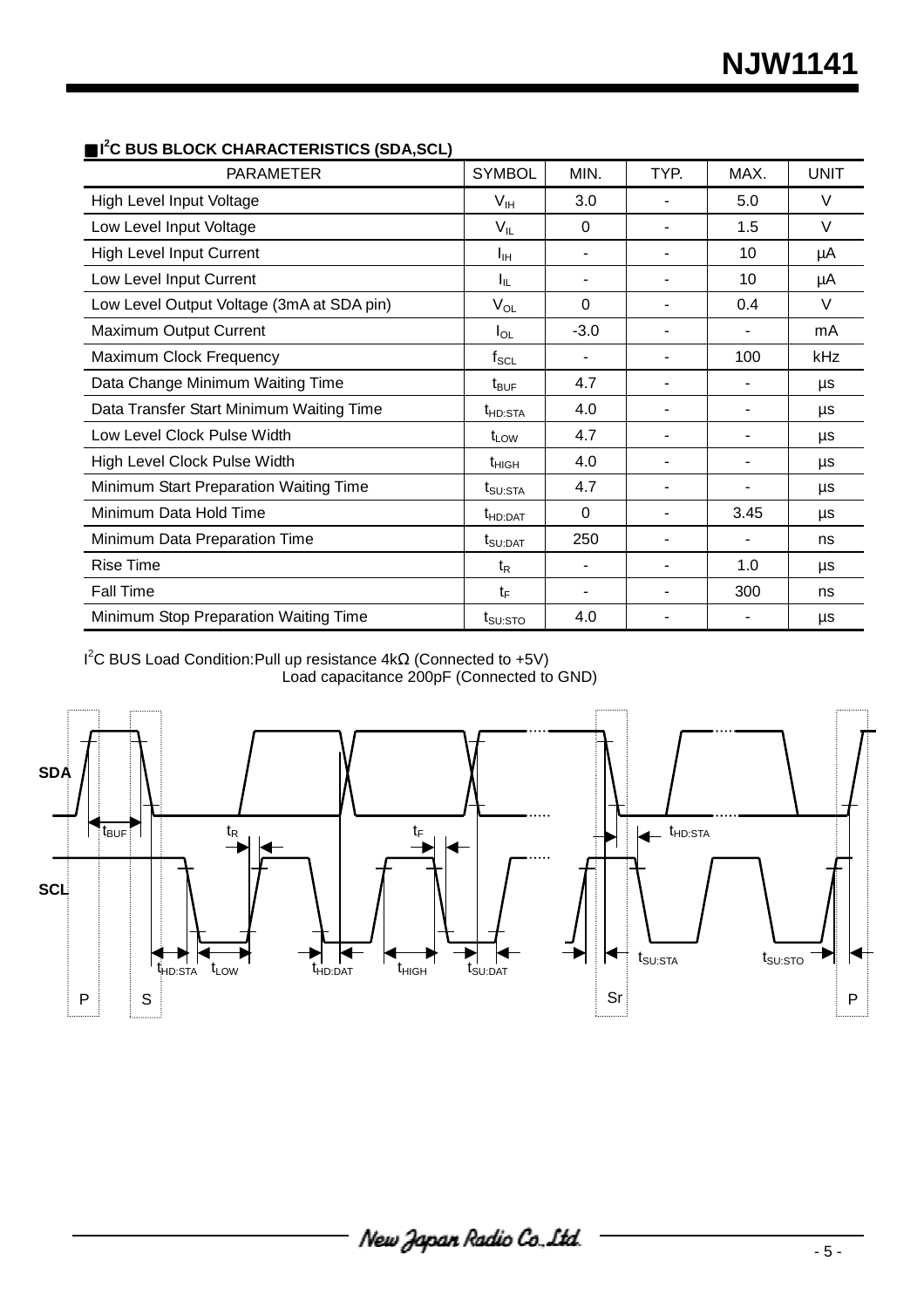| No.                                                                                      | <b>SYMBOL</b>                                                                                                                                        | <b>FUNCTION</b>                                                                                                                                      | <b>EQUIVALENT CIRCUIT</b>            | <b>VOLTAGE</b> |
|------------------------------------------------------------------------------------------|------------------------------------------------------------------------------------------------------------------------------------------------------|------------------------------------------------------------------------------------------------------------------------------------------------------|--------------------------------------|----------------|
| $\mathbf{1}$<br>$\boldsymbol{2}$<br>3<br>$\overline{\mathbf{4}}$<br>27<br>28<br>29<br>30 | IN <sub>1</sub> a<br>IN <sub>2a</sub><br>IN <sub>3a</sub><br>IN <sub>4a</sub><br>IN4b<br>IN <sub>3</sub> b<br>IN <sub>2</sub> b<br>IN <sub>1</sub> b | Ach Input 1<br>Ach Input 2<br>Ach Input 3<br>Ach Input 4<br>Bch Input 4<br>Bch Input 3<br>Bch Input 2<br>Bch Input 1                                 | 20k<br>$80\mathrm{k}$<br>ξ<br>ᢦ<br>≑ | $V+2$          |
| $\mathbf 5$<br>$\boldsymbol{9}$<br>10<br>21<br>22<br>26                                  | MONa<br>LINEa<br>OUTa<br>OUTb<br>LINEb<br><b>MONb</b>                                                                                                | Ach Monitor Output (-2dB)<br>Ach LINE Output (4.5dB)<br>Ach Output (0dB)<br>Bch Output (0dB)<br>Bch LINE Output (4.5dB)<br>Bch Monitor Output (-2dB) | <b>FB</b><br>50                      | $V+2$          |
| $\boldsymbol{7}$<br>24                                                                   | TONE-Ha<br>TONE-Hb                                                                                                                                   | Ach Treble Filter<br><b>Bch Treble Filter</b>                                                                                                        | w<br><b>FB</b><br>20k                | $V+2$          |
| 8<br>23                                                                                  | TONE-La<br>TONE-Lb                                                                                                                                   | Ach Bass Filter<br><b>Bch Bass Filter</b>                                                                                                            | 12k<br>w<br>FБ<br>VVV<br>12k<br>≑    | $V+2$          |
| 20                                                                                       | $\mathsf{AGC}$                                                                                                                                       | <b>AGC Filter</b>                                                                                                                                    | 12k $\zeta$<br>400<br>VV<br>400      | 0.6V           |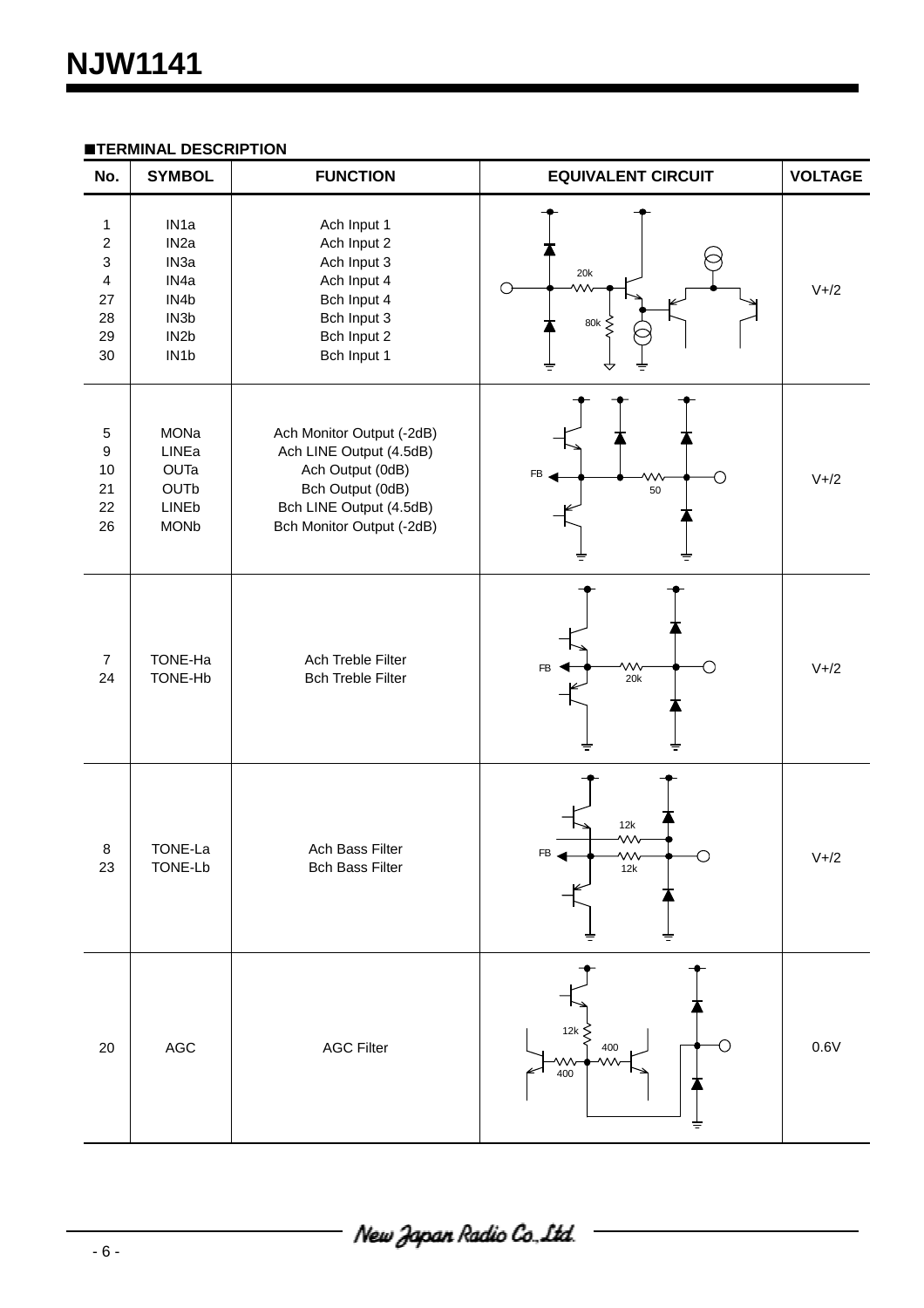#### **TERMINAL DESCRIPTION**

| No.      | <b>SYMBOL</b>     | <b>FUNCTION</b>                                                                                    | <b>EQUIVALENT CIRCUIT</b>                                               | <b>VOLTAGE</b>   |
|----------|-------------------|----------------------------------------------------------------------------------------------------|-------------------------------------------------------------------------|------------------|
| 11<br>12 | CVa<br>CVD        | Pop Noise Reduction for Ach<br>Volume & Balance<br>Pop Noise Reduction for Bch<br>Volume & Balance | 8k                                                                      | $V + / 2 - 0.7V$ |
| 13<br>14 | <b>SDA</b><br>SCL | SDA Data Input (I <sup>2</sup> C BUS)<br>SCL Clock Input (I <sup>2</sup> C BUS)                    | VREG 5V<br>SCL:GND<br>8k<br>SDA:ACK<br>O                                |                  |
| 15       | GND               | <b>GND Terminal</b>                                                                                |                                                                         | 0V               |
| 16       | $V +$             | Power Supply Terminal                                                                              |                                                                         | $V +$            |
| $17$     | Vref              | Reference Voltage                                                                                  | 200k<br>灬                                                               | $V+2$            |
| 18<br>19 | CTL<br><b>CTH</b> | Pop Noise reduction<br>for Bass Control<br>Pop Noise reduction<br>for Treble Control               | $\begin{array}{c}\n\mathsf{W}\rightarrow\mathsf{36k}\n\end{array}$<br>↷ | $V + / 2 - 0.7V$ |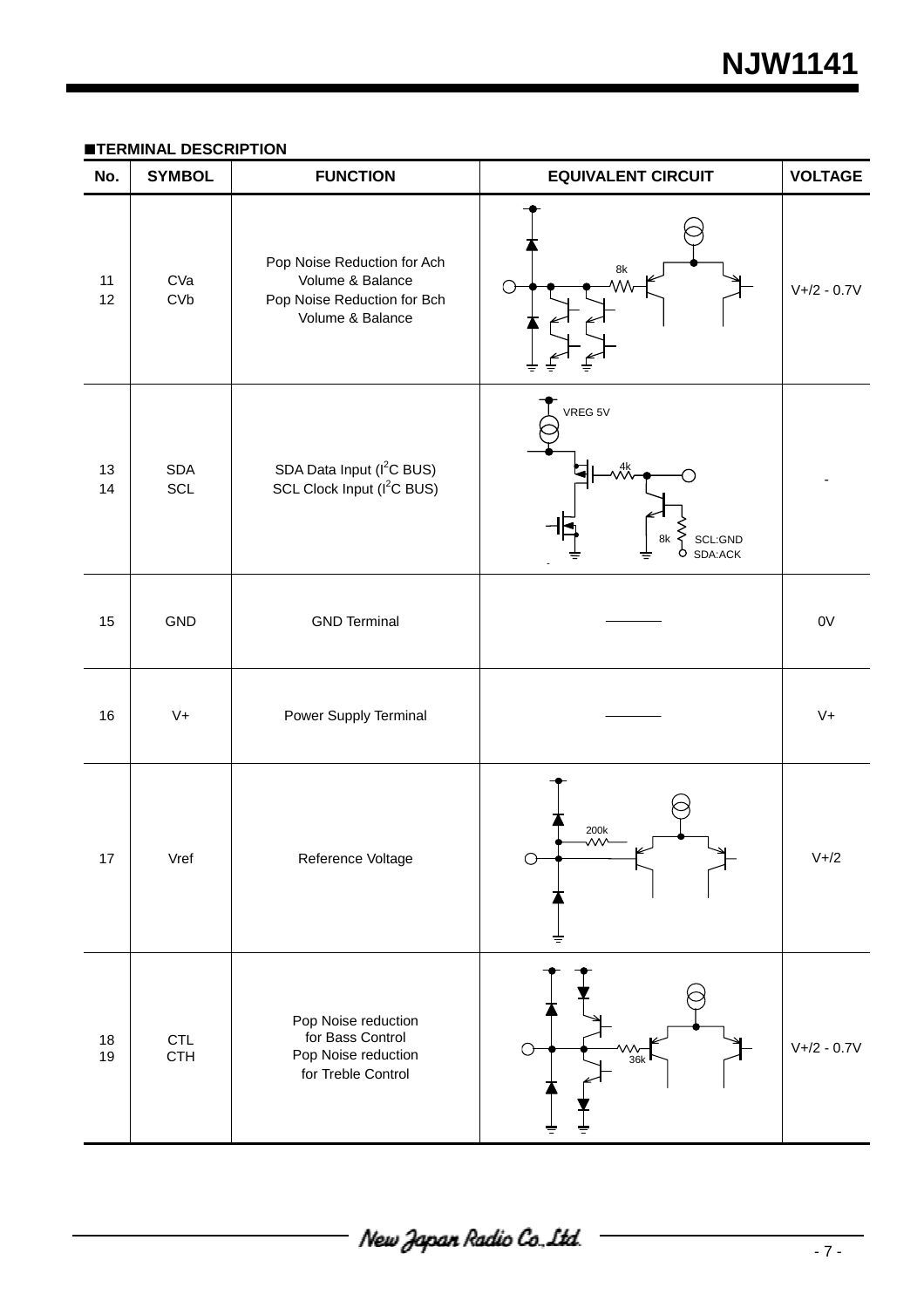# ■ **APPLICATION CIRCUIT**



#### **(NOTE)**

1. Separate the  $I^2C$  bus line from the following terminals for avoiding digital noise problem.

| Pin No. | Svmbol  | Pin No. | Symbol  |
|---------|---------|---------|---------|
|         | TONE-Ha | 23      | TONE-Lb |
| 8       | TONE-La | 24      | TONE-Hb |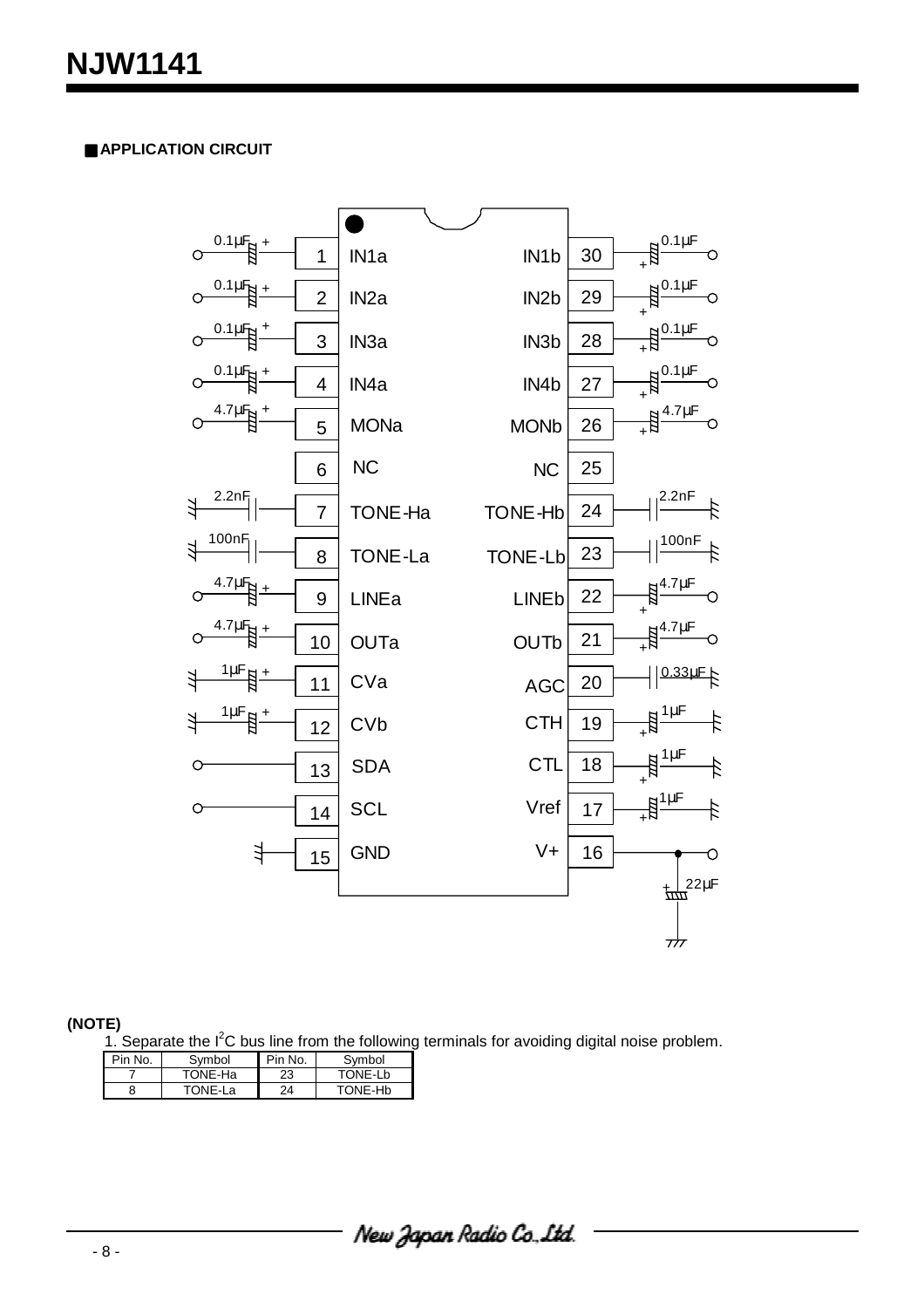# ■ **DEFINITION OF I<sup>2</sup> C REGISTER**

# ♦ **I2 C BUS FORMAT**

| <b>MSB</b>       |                                                                             | <b>LSB</b> |      | <b>MSB</b> |                       | LSB |      | <b>MSB</b> |            | <b>LSB</b> |                  |      |
|------------------|-----------------------------------------------------------------------------|------------|------|------------|-----------------------|-----|------|------------|------------|------------|------------------|------|
| S                | <b>Slave Address</b>                                                        |            | A    |            | <b>Select Address</b> |     | A    |            | Data       |            | A                | P    |
| 1 <sub>bit</sub> | 8bit                                                                        |            | 1bit |            | 8bit                  |     | 1bit |            | 8bit       |            | 1 <sub>bit</sub> | 1bit |
| <b>MSB</b>       | S: Starting Term<br>A: Acknowledge Bit<br>P: Ending Term<br>♦ SLAVE ADDRESS |            |      |            |                       |     |      |            | <b>LSB</b> |            |                  |      |
| ◢                | 0                                                                           | 0          | 0    |            | 0                     | 0   |      | 1          | R/W        |            |                  |      |
|                  |                                                                             |            |      |            |                       |     |      |            |            |            |                  |      |

 R/W=0: Write mode for register setting R/W=1: Not available

### ♦ **CONTROL REGISTER TABLE**

The select address sets each function (Volume, Balance, AGC, Surround, Tone Control, AUX). The auto increment function cycles the select address as follows. 00H→01H→02H→03H→04H→05H→00H

| Select  | <b>BIT</b>     |                |                                 |    |                 |                  |                |                |  |  |
|---------|----------------|----------------|---------------------------------|----|-----------------|------------------|----------------|----------------|--|--|
| Address | D <sub>7</sub> | D <sub>6</sub> | D <sub>5</sub>                  | D4 | D <sub>3</sub>  | D <sub>2</sub>   | D <sub>1</sub> | D <sub>0</sub> |  |  |
| 00H     |                | <b>VOL</b>     |                                 |    |                 |                  |                |                |  |  |
| 01H     | <b>CHS</b>     |                | <b>BAL</b><br>Don't Care        |    |                 |                  |                |                |  |  |
| 02H     | <b>BCB</b>     |                | <b>BASS</b>                     |    | <b>SUB-BASS</b> |                  |                |                |  |  |
| 03H     | <b>BCT</b>     |                | <b>BCST</b><br>TREB<br>SUB-TREB |    |                 |                  |                |                |  |  |
| 04H     |                |                | Don't Care                      |    |                 |                  |                |                |  |  |
| 05H     | <b>OUT</b>     |                | AGC1<br><b>SEL</b>              |    |                 | AGC <sub>0</sub> | <b>AGC</b>     | Don't Care     |  |  |

# ♦ **CONTROL REGISTER DEFAULT VALUE**

Control register default value is all "0".

| Select  | <b>BIT</b> |                |                |          |                |                |                |                |  |  |  |
|---------|------------|----------------|----------------|----------|----------------|----------------|----------------|----------------|--|--|--|
| Address | D7         | D <sub>6</sub> | D <sub>5</sub> | D4       | D <sub>3</sub> | D <sub>2</sub> | D <sub>1</sub> | D <sub>0</sub> |  |  |  |
| 00H     | $\Omega$   | $\Omega$       |                | ი        | 0              | 0              |                |                |  |  |  |
| 01H     | $\Omega$   | $\Omega$       |                | 0        | $\Omega$       | 0              | 0              | 0              |  |  |  |
| 02H     | 0          | $\Omega$       | 0              | 0        | 0              | 0              | 0              | 0              |  |  |  |
| 03H     | $\Omega$   | $\Omega$       | 0              | $\Omega$ | $\Omega$       | 0              | 0              | $\Omega$       |  |  |  |
| 04H     | $\Omega$   | $\Omega$       |                | ი        | 0              | 0              | 0              | 0              |  |  |  |
| 05H     | 0          | O              | ∩              | ∩        | U              | ი              |                |                |  |  |  |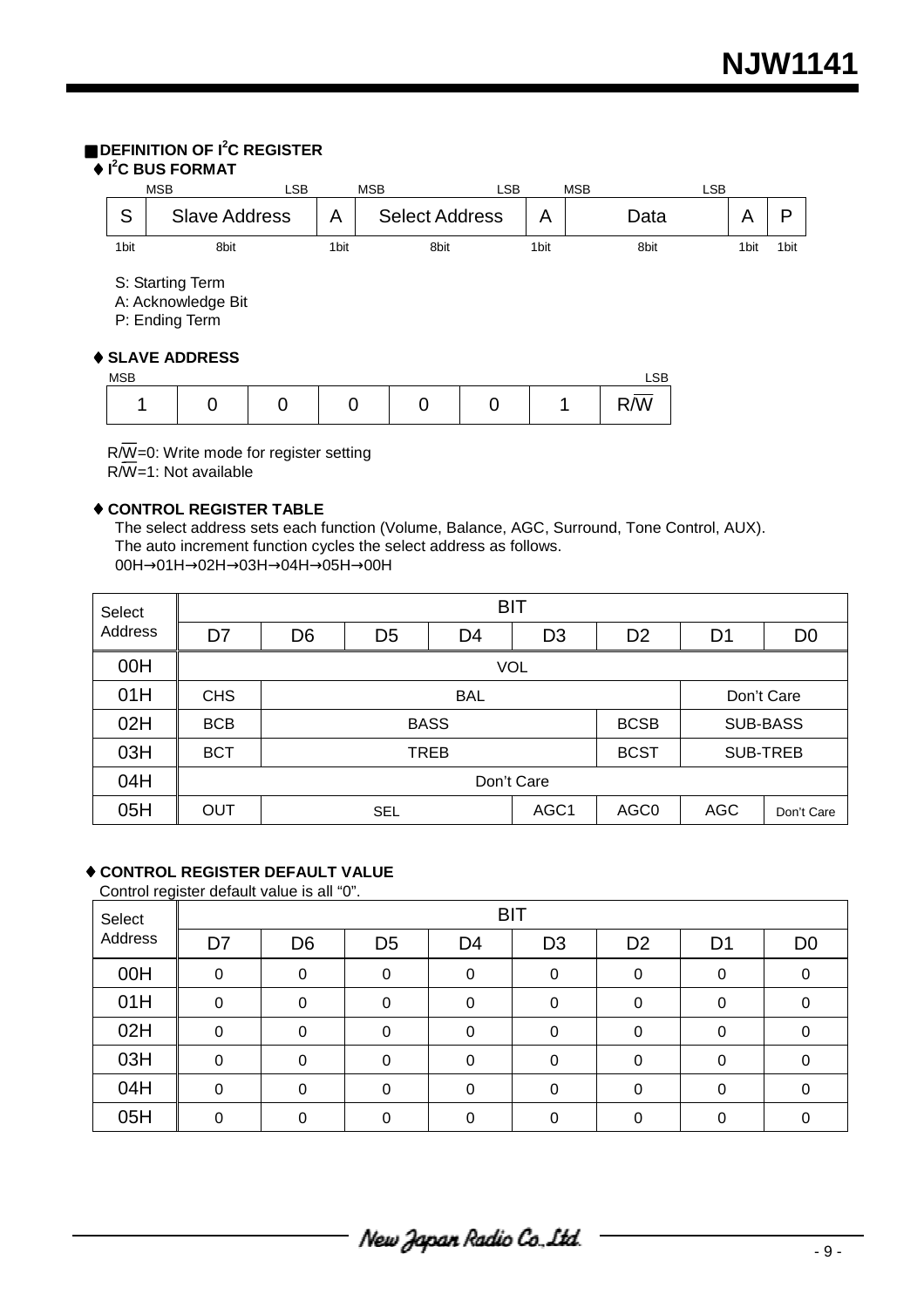#### ■ I<sup>2</sup>C CONTROL COMMAND DESCRIPTION ●**MASTER VOLUME CONTROL**

| <b>Select</b>  | <b>BIT</b> |                |                |    |                |                |    |                |  |  |
|----------------|------------|----------------|----------------|----|----------------|----------------|----|----------------|--|--|
| <b>Address</b> | D7         | D <sub>6</sub> | D <sub>5</sub> | D4 | D <sub>3</sub> | D <sub>2</sub> | D1 | D <sub>0</sub> |  |  |
| 00H            |            | <b>VOL</b>     |                |    |                |                |    |                |  |  |

The volume control for both Ach and Bch (0.33dB/step).

The volume is consisted of volume1 and volume2 and the level is divided into half to each volume1 and volume2.

#### ●**BALANCE, AGC AND SURROUND SETTING**

| <b>Select</b>  |            |                |                |    | BIT |                |    |    |  |
|----------------|------------|----------------|----------------|----|-----|----------------|----|----|--|
| <b>Address</b> | D7         | D <sub>6</sub> | D <sub>5</sub> | D4 | D3  | D <sub>2</sub> | D1 | D0 |  |
| 01H            | <b>CHS</b> |                | <b>BAL</b>     |    |     |                |    |    |  |

•CHS: Channel select for balance control

- "0": Ach "Bch is attenuated"
- "1": Bch "Ach is attenuated"
- •BAL: Balance control for both Ach and Bch (1dB/Step)

The balance is consisted of volume1 and volume2 and the level is divided into half to each volume1 and volume2.

#### ●**TONE CONTROL BASS SETTING**

| <b>Select</b>  |            |    |                | <b>BIT</b>  |             |    |                 |                |
|----------------|------------|----|----------------|-------------|-------------|----|-----------------|----------------|
| <b>Address</b> | D7         | D6 | D <sub>5</sub> | D4          | D3          | D2 | D1              | D <sub>0</sub> |
| 02H            | <b>BCB</b> |    |                | <b>BASS</b> | <b>BCSB</b> |    | <b>SUB-BASS</b> |                |

•BCB: Boost cut select for Bass control

"0": Cut

"1": Boost

•BASS: BASS control

Cut Level: -15dB to 0dB (1dB/Step) Boost Level: 0dB to +15dB (1dB/Step)

- •BCSB: Boost cut select for SUB-BASS control
	- "0": Cut

"1": Boost

•SUB-BASS: SUB- BASS control (1dB/Step) Sub-Cut Level: -3dB to 0dB (1dB/Step) Sub-Boost Level: 0dB to +3dB (1dB/Step)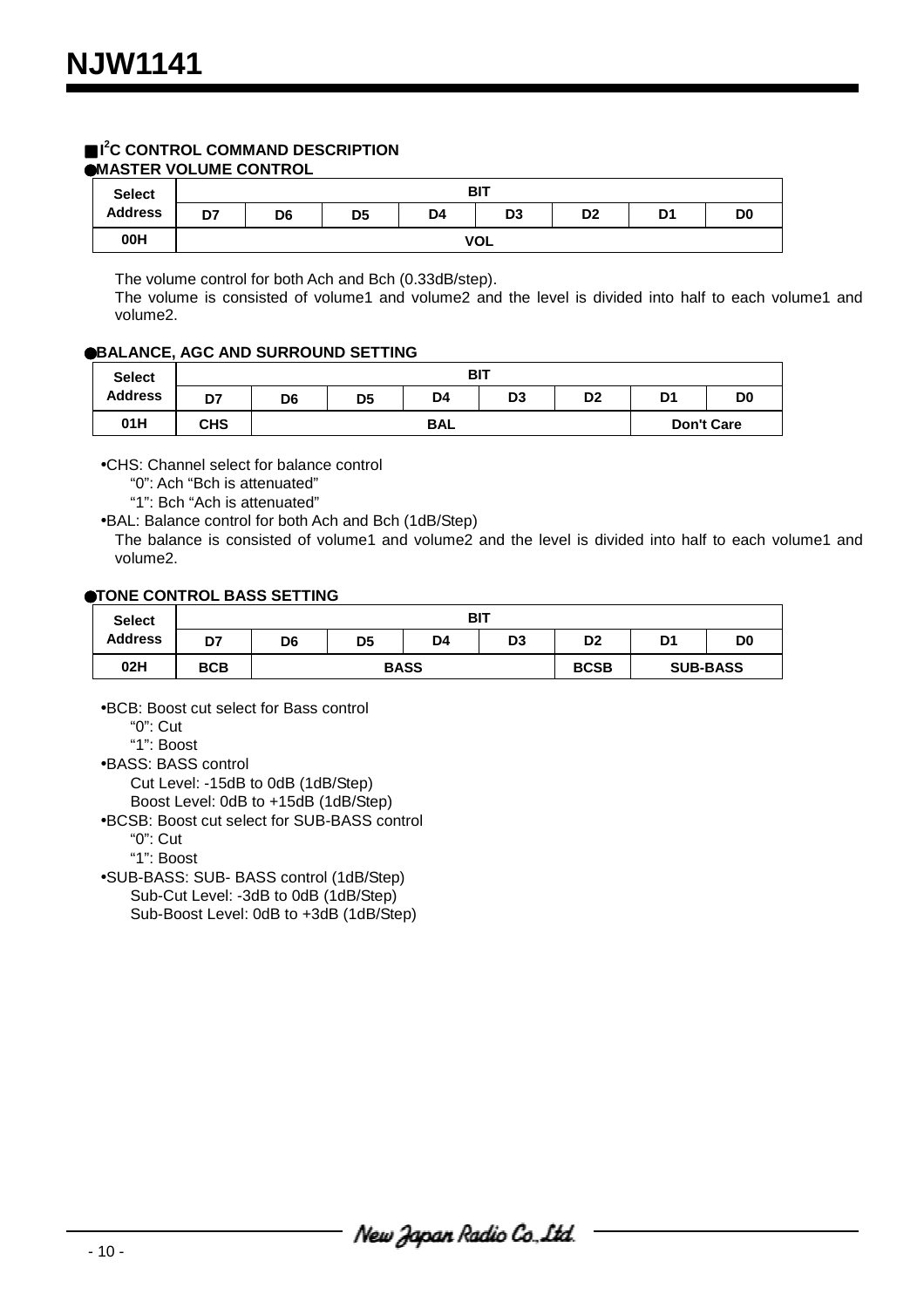#### ●**TONE CONTROL TREBLE SETTING**

| <b>Select</b>  |            |    |                |             | <b>BIT</b>  |                |                 |                |
|----------------|------------|----|----------------|-------------|-------------|----------------|-----------------|----------------|
| <b>Address</b> | D7         | D6 | D <sub>5</sub> | D4          | D3          | D <sub>2</sub> | D1              | D <sub>0</sub> |
| 03H            | <b>BCT</b> |    |                | <b>TREB</b> | <b>BCST</b> |                | <b>SUB-TREB</b> |                |

•BCT: Boost cut select for Treble control

"0": Cut

"1": Boost

•TREB: Treble control (1dB/step) Cut Level: -15dB to 0dB (1dB/Step) Boost Level: 0dB to +15dB (1dB/Step)

•BCST: Boost cut select for Sub-Treble control

"0": Cut

"1": Boost

•SUB-TREB: Sub-Treble control (1dB/step) Sub-Cut Level: -3dB to 0dB (1dB/Step) Sub-Boost Level: 0dB to +3dB (1dB/Step)

#### ●**OUTPUT AND AUXILIARY SETTING**

| <b>Select</b>  | <b>BIT</b> |     |                |                |                  |                  |            |                |  |  |
|----------------|------------|-----|----------------|----------------|------------------|------------------|------------|----------------|--|--|
| <b>Address</b> | D7         | D6  | D <sub>5</sub> | D <sub>4</sub> | D3               | D <sub>2</sub>   | D1         | D <sub>0</sub> |  |  |
| 05H            | ΟUΤ        | SEL |                |                | AGC <sub>1</sub> | AGC <sub>0</sub> | <b>AGC</b> | Don't Care     |  |  |

•OUT: ON/OFF Switch for OUTPUT

"0": OFF (MUTE)

"1": ON

#### •SEL: Input Selector

| <b>Input Select</b>                     | D6 | )5 |  |  |  |  |
|-----------------------------------------|----|----|--|--|--|--|
| IN <sub>1</sub> a and IN <sub>1</sub> b |    |    |  |  |  |  |
| IN <sub>2</sub> a and IN <sub>2</sub> b |    |    |  |  |  |  |
| IN3a and IN3b                           |    |    |  |  |  |  |
| IN4a and IN4b                           |    |    |  |  |  |  |

#### • AGC1: AGC Level Setting

| <b>AGC Level</b> | AGC1<br>(D3) | AGC0 | <b>AGC</b> |
|------------------|--------------|------|------------|
| 300mVrms         |              |      |            |
| 400mVrms         |              |      |            |
| 500mVrms         |              |      |            |
| 600mVrms         |              |      |            |
| AGC Off          | ∗            |      |            |

✳ Don't Care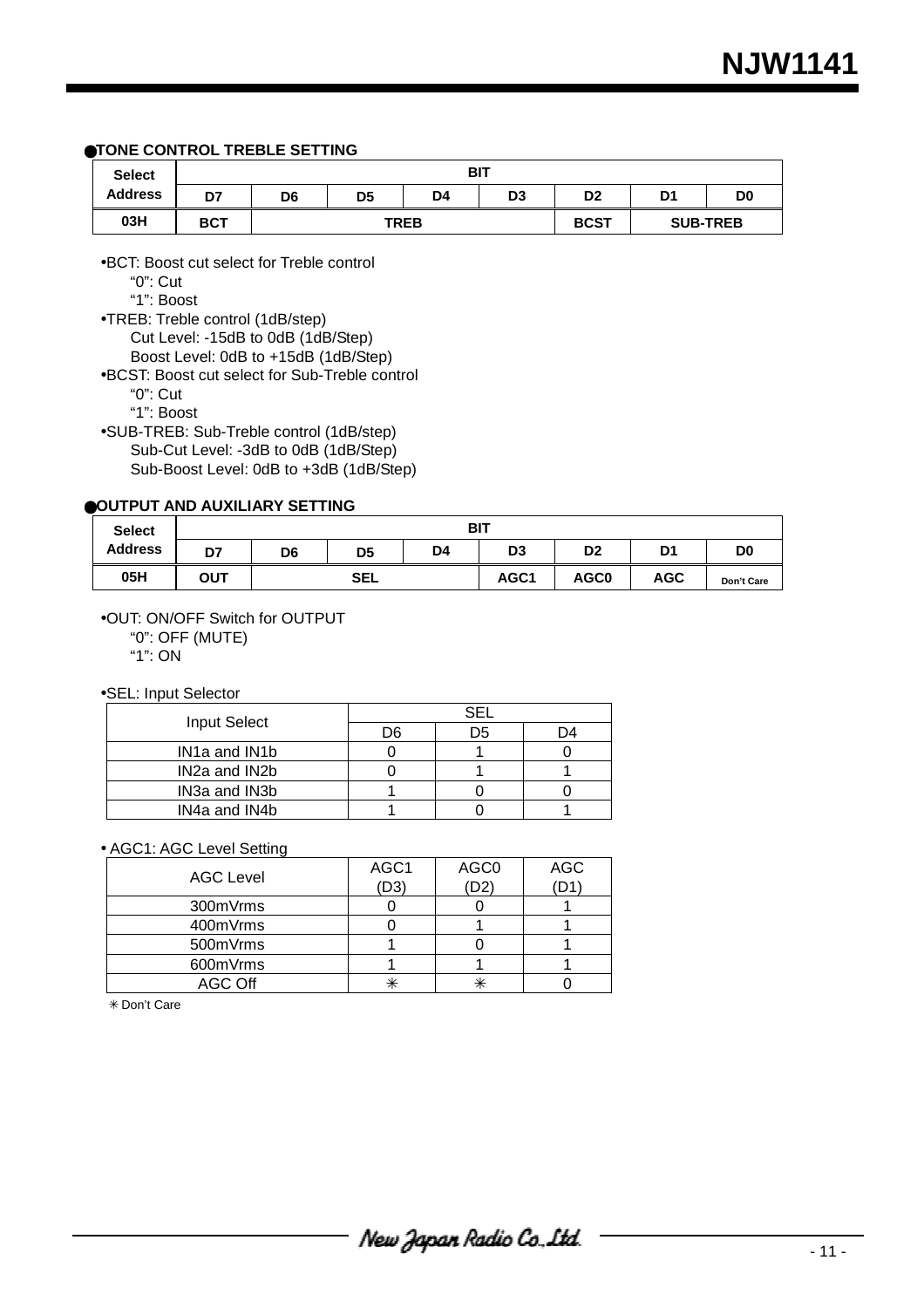# **MASTER VOLUME (Select Address: 00H)**

| <b>VOL</b> |                |              |                     |                |                     |                     |                     |                     |                     |
|------------|----------------|--------------|---------------------|----------------|---------------------|---------------------|---------------------|---------------------|---------------------|
| Gain (dB)  | <b>HEX</b>     | D7           | D <sub>6</sub>      | D <sub>5</sub> | D4                  | D <sub>3</sub>      | D <sub>2</sub>      | D <sub>1</sub>      | D <sub>0</sub>      |
| 0          | FF             | 1            | 1                   | 1              | 1                   | 1                   | 1                   | 1                   | 1                   |
| $-1$       | FC             | 1            | 1                   | 1              | $\mathbf{1}$        | 1                   | 1                   | $\mathbf 0$         | 0                   |
| $-2$       | F <sub>9</sub> | 1            | $\mathbf{1}$        | $\mathbf{1}$   | $\mathbf{1}$        | $\mathbf{1}$        | $\pmb{0}$           | $\pmb{0}$           | $\mathbf{1}$        |
| $-3$       | F <sub>6</sub> | 1            | 1                   | $\mathbf{1}$   | $\mathbf{1}$        | $\pmb{0}$           | $\mathbf 1$         | 1                   | $\pmb{0}$           |
| $-4$       | F <sub>3</sub> | 1            | $\mathbf{1}$        | $\mathbf{1}$   | 1                   | $\mathbf 0$         | $\pmb{0}$           | 1                   | 1                   |
| $-5$       | F <sub>0</sub> | $\mathbf{1}$ | $\mathbf{1}$        | $\mathbf{1}$   | $\mathbf{1}$        | $\pmb{0}$           | $\pmb{0}$           | $\mathbf 0$         | $\pmb{0}$           |
| $-6$       | <b>ED</b>      | 1            | $\mathbf{1}$        | $\mathbf{1}$   | 0                   | $\mathbf{1}$        | $\mathbf{1}$        | $\mathbf 0$         | 1                   |
| $-7$       | EA             | 1            | $\mathbf{1}$        | $\mathbf 1$    | 0                   | $\mathbf{1}$        | $\pmb{0}$           | 1                   | $\pmb{0}$           |
| $-8$       | E7             | $\mathbf{1}$ | $\mathbf{1}$        | 1              | 0                   | $\pmb{0}$           | $\mathbf{1}$        | $\mathbf{1}$        | $\mathbf{1}$        |
| -9         | E4             | $\mathbf{1}$ | $\mathbf{1}$        | $\mathbf 1$    | 0                   | $\pmb{0}$           | $\mathbf{1}$        | 0                   | $\pmb{0}$           |
| $-10$      | E1             | $\mathbf{1}$ | $\mathbf{1}$        | 1              | 0                   | $\pmb{0}$           | $\pmb{0}$           | 0                   | 1                   |
| $-11$      | DE             | $\mathbf{1}$ | $\mathbf 1$         | 0              | $\mathbf{1}$        | $\mathbf 1$         | $\mathbf 1$         | 1                   | 0                   |
| $-12$      | DB             | $\mathbf{1}$ | $\mathbf{1}$        | $\pmb{0}$      | $\mathbf{1}$        | $\mathbf{1}$        | $\pmb{0}$           | 1                   | 1                   |
| $-13$      | D <sub>8</sub> | 1            | 1                   | $\pmb{0}$      | 1                   | 1                   | $\pmb{0}$           | $\mathbf 0$         | 0                   |
| $-14$      | D <sub>5</sub> | 1            | 1                   | $\pmb{0}$      | $\mathbf{1}$        | $\pmb{0}$           | $\mathbf{1}$        | 0                   | $\mathbf{1}$        |
| $-15$      | D <sub>2</sub> | 1            | $\mathbf{1}$        | $\pmb{0}$      | $\mathbf{1}$        | $\pmb{0}$           | $\pmb{0}$           | 1                   | $\pmb{0}$           |
| $-16$      | CF             | 1            | $\mathbf{1}$        | 0              | 0                   | 1                   | 1                   | 1                   | 1                   |
| $-17$      | CC             | $\mathbf{1}$ | $\mathbf 1$         | 0              | 0                   | $\mathbf{1}$        | $\mathbf{1}$        | 0                   | 0                   |
| $-18$      | C <sub>9</sub> | 1            | 1                   | $\pmb{0}$      | 0                   | 1                   | $\pmb{0}$           | 0                   | $\mathbf{1}$        |
| $-19$      | C <sub>6</sub> | $\mathbf{1}$ | 1                   | $\pmb{0}$      | 0                   | $\mathbf 0$         | 1                   | 1                   | $\pmb{0}$           |
| $-20$      | C <sub>3</sub> | $\mathbf{1}$ | $\mathbf{1}$        | $\mathbf 0$    | 0                   | $\pmb{0}$           | $\pmb{0}$           | $\mathbf{1}$        | $\mathbf{1}$        |
| $-21$      | C <sub>0</sub> | 1            | $\mathbf{1}$        | $\mathbf 0$    | 0                   | $\pmb{0}$           | $\pmb{0}$           | $\pmb{0}$           | $\pmb{0}$           |
| $-22$      | <b>BD</b>      | $\mathbf{1}$ | $\pmb{0}$           | $\mathbf 1$    | 1                   | 1                   | 1                   | 0                   | $\mathbf{1}$        |
| $-23$      | <b>BA</b>      | $\mathbf{1}$ | $\pmb{0}$           | $\mathbf 1$    | 1                   | $\mathbf 1$         | $\pmb{0}$           | 1                   | 0                   |
| $-24$      | B7             | 1            | $\pmb{0}$           | 1              | $\mathbf{1}$        | $\pmb{0}$           | 1                   | 1                   | 1                   |
| $-25$      | B <sub>4</sub> | 1            | $\pmb{0}$           | 1              | 1                   | $\pmb{0}$           | 1                   | $\mathbf 0$         | 0                   |
| $-26$      | B <sub>1</sub> | $\mathbf{1}$ | $\pmb{0}$           | $\mathbf 1$    | $\mathbf{1}$        | $\pmb{0}$           | $\pmb{0}$           | 0                   | $\mathbf{1}$        |
| $-27$      | AE             | $\mathbf{1}$ | $\pmb{0}$           | $\mathbf{1}$   | 0                   | $\mathbf{1}$        | $\mathbf{1}$        | 1                   | 0                   |
| $-28$      | AB             | $\mathbf{1}$ | $\pmb{0}$           | $\mathbf 1$    | 0                   | 1                   | $\pmb{0}$           | 1                   | 1                   |
| $-29$      | A <sub>8</sub> | $\mathbf{1}$ | 0                   | $\mathbf{1}$   | 0                   | $\mathbf 1$         | $\pmb{0}$           | $\mathbf 0$         | 0                   |
| $-30$      | A <sub>5</sub> | $\mathbf{1}$ | $\mathbf 0$         | 1              | 0                   | $\pmb{0}$           | $\mathbf 1$         | $\mathbf 0$         | 1                   |
| $-31$      | A2             | $\mathbf{1}$ | $\pmb{0}$           | $\mathbf 1$    | 0                   | $\pmb{0}$           | $\pmb{0}$           | $\mathbf{1}$        | 0                   |
| $-32$      | 9F             | 1            | $\mathsf 0$         | $\mathbf 0$    | $\mathbf 1$         | $\mathbf 1$         | $\mathbf 1$         | $\mathbf 1$         | 1                   |
| $-33$      | 9C             | $\mathbf{1}$ | $\pmb{0}$           | $\mathbf 0$    | $\mathbf{1}$        | $\mathbf{1}$        | $\mathbf{1}$        | $\mathsf 0$         | $\pmb{0}$           |
| $-34$      | 99             | $\mathbf{1}$ | $\pmb{0}$           | $\pmb{0}$      | $\mathbf{1}$        | $\mathbf{1}$        | $\pmb{0}$           | $\pmb{0}$           | $\mathbf{1}$        |
| $-35$      | 96             | $\mathbf{1}$ | $\pmb{0}$           | $\pmb{0}$      | $\mathbf{1}$        | $\mathsf{O}\xspace$ | $\mathbf{1}$        | $\mathbf{1}$        | $\pmb{0}$           |
| $-36$      | 93             | $\mathbf{1}$ | $\pmb{0}$           | $\pmb{0}$      | $\mathbf{1}$        | $\mathsf{O}\xspace$ | $\mathsf 0$         | $\mathbf{1}$        | $\mathbf{1}$        |
| $-37$      | 90             | $\mathbf{1}$ | $\mathsf{O}\xspace$ | $\mathbf 0$    | $\mathbf{1}$        | $\mathsf{O}\xspace$ | $\pmb{0}$           | $\mathbf 0$         | $\mathbf 0$         |
| $-38$      | 8D             | $\mathbf{1}$ | $\pmb{0}$           | $\mathbf 0$    | $\mathsf{O}\xspace$ | $\mathbf{1}$        | $\mathbf{1}$        | $\mathsf{O}\xspace$ | $\mathbf{1}$        |
| $-39$      | 8A             | $\mathbf{1}$ | $\mathsf 0$         | $\mathbf 0$    | $\mathbf 0$         | $\mathbf{1}$        | $\pmb{0}$           | $\mathbf{1}$        | $\mathsf{O}\xspace$ |
| $-40$      | 87             | $\mathbf{1}$ | $\pmb{0}$           | $\mathbf 0$    | $\pmb{0}$           | $\pmb{0}$           | $\mathbf{1}$        | $\mathbf{1}$        | $\mathbf 1$         |
| $-41$      | 84             | $\mathbf{1}$ | $\pmb{0}$           | $\mathsf 0$    | $\pmb{0}$           | $\mathbf 0$         | $\mathbf{1}$        | $\mathbf 0$         | $\pmb{0}$           |
| $-42$      | 81             | $\mathbf{1}$ | $\mathsf{O}\xspace$ | $\mathbf 0$    | $\mathsf{O}\xspace$ | $\mathsf 0$         | $\mathsf{O}\xspace$ | $\mathsf 0$         | $\mathbf{1}$        |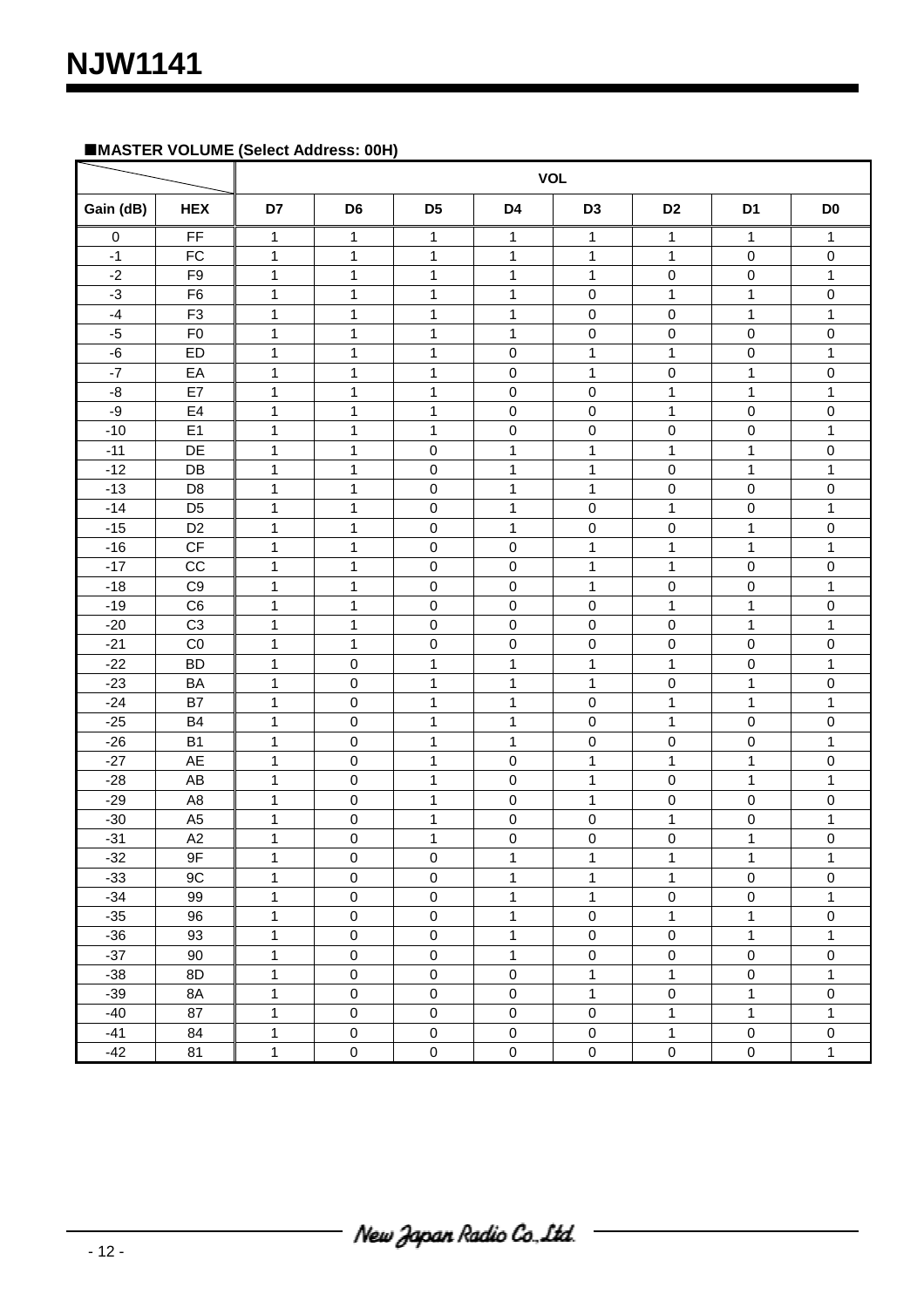# **NJW1141**

#### **MASTER VOLUME (Cont'd)**

|           |            |                     |                |                | <b>VOL</b>   |                  |                     |                |                     |
|-----------|------------|---------------------|----------------|----------------|--------------|------------------|---------------------|----------------|---------------------|
| Gain (dB) | <b>HEX</b> | D7                  | D <sub>6</sub> | D <sub>5</sub> | D4           | D <sub>3</sub>   | D <sub>2</sub>      | D <sub>1</sub> | D <sub>0</sub>      |
| $-43$     | 7E         | $\,0\,$             | 1              | 1              | 1            | 1                | 1                   | 1              | 0                   |
| $-44$     | 7B         | $\mathbf 0$         | 1              | 1              | 1            | 1                | 0                   | 1              | 1                   |
| $-45$     | 78         | $\pmb{0}$           | 1              | $\mathbf{1}$   | $\mathbf{1}$ | 1                | $\mathsf{O}\xspace$ | $\pmb{0}$      | $\pmb{0}$           |
| $-46$     | 75         | $\mathbf 0$         | $\mathbf{1}$   | $\mathbf{1}$   | $\mathbf{1}$ | $\pmb{0}$        | 1                   | 0              | $\mathbf{1}$        |
| $-47$     | 72         | $\pmb{0}$           | 1              | 1              | $\mathbf{1}$ | $\pmb{0}$        | 0                   | 1              | $\pmb{0}$           |
| $-48$     | 6F         | $\mathsf 0$         | $\mathbf 1$    | 1              | 0            | $\mathbf{1}$     | 1                   | $\mathbf{1}$   | $\mathbf{1}$        |
| $-49$     | 6C         | $\mathbf 0$         | $\mathbf{1}$   | $\mathbf{1}$   | 0            | $\mathbf{1}$     | $\overline{1}$      | $\mathbf 0$    | $\mathbf 0$         |
| $-50$     | 69         | $\mathbf 0$         | $\mathbf 1$    | 1              | 0            | $\mathbf 1$      | 0                   | 0              | 1                   |
| $-51$     | 66         | $\mathbf 0$         | $\mathbf 1$    | $\mathbf{1}$   | 0            | $\pmb{0}$        | $\mathbf 1$         | 1              | $\pmb{0}$           |
| $-52$     | 63         | $\mathbf 0$         | $\mathbf{1}$   | $\mathbf{1}$   | 0            | $\pmb{0}$        | $\mathbf 0$         | 1              | $\mathbf{1}$        |
| $-53$     | 60         | 0                   | $\mathbf{1}$   | 1              | 0            | $\pmb{0}$        | 0                   | $\mathbf 0$    | $\pmb{0}$           |
| $-54$     | 5D         | $\mathbf 0$         | 1              | $\,0\,$        | 1            | $\mathbf{1}$     | $\mathbf 1$         | $\mathbf 0$    | 1                   |
| $-55$     | 5A         | $\pmb{0}$           | 1              | $\mathbf 0$    | $\mathbf{1}$ | $\mathbf{1}$     | $\mathsf 0$         | $\mathbf{1}$   | $\pmb{0}$           |
| $-56$     | 57         | 0                   | 1              | 0              | 1            | $\mathbf 0$      | 1                   | 1              | 1                   |
| $-57$     | 54         | $\pmb{0}$           | 1              | $\,0\,$        | $\mathbf{1}$ | $\mathbf 0$      | 1                   | 0              | $\pmb{0}$           |
| $-58$     | 51         | $\mathbf 0$         | 1              | $\mathbf 0$    | $\mathbf{1}$ | $\mathbf 0$      | $\pmb{0}$           | 0              | $\mathbf{1}$        |
| $-59$     | 4E         | $\pmb{0}$           | 1              | $\pmb{0}$      | 0            | 1                | 1                   | 1              | $\pmb{0}$           |
| $-60$     | 4B         | $\pmb{0}$           | $\mathbf{1}$   | $\mathbf 0$    | 0            | $\mathbf{1}$     | $\mathsf 0$         | $\mathbf{1}$   | $\mathbf{1}$        |
| $-61$     | 48         | $\mathbf 0$         | $\mathbf{1}$   | $\mathbf 0$    | 0            | $\mathbf{1}$     | $\mathsf 0$         | $\mathsf 0$    | $\mathbf 0$         |
| $-62$     | 45         | 0                   | $\mathbf 1$    | $\pmb{0}$      | 0            | $\pmb{0}$        | 1                   | 0              | 1                   |
| $-63$     | 42         | $\mathbf 0$         | $\mathbf{1}$   | $\mathbf 0$    | 0            | $\pmb{0}$        | $\mathbf 0$         | $\mathbf{1}$   | $\pmb{0}$           |
| $-64$     | 3F         | $\mathbf 0$         | $\pmb{0}$      | $\mathbf{1}$   | $\mathbf{1}$ | $\mathbf{1}$     | 1                   | $\mathbf{1}$   | $\mathbf{1}$        |
| $-65$     | 3C         | $\mathbf 0$         | $\pmb{0}$      | 1              | $\mathbf 1$  | $\mathbf 1$      | 1                   | $\pmb{0}$      | $\pmb{0}$           |
| $-66$     | 39         | $\mathbf 0$         | $\pmb{0}$      | $\mathbf 1$    | 1            | 1                | 0                   | $\pmb{0}$      | 1                   |
| $-67$     | 36         | $\mathsf 0$         | $\pmb{0}$      | 1              | $\mathbf{1}$ | $\pmb{0}$        | $\mathbf 1$         | $\mathbf{1}$   | $\pmb{0}$           |
| $-68$     | 33         | 0                   | $\pmb{0}$      | 1              | 1            | $\boldsymbol{0}$ | $\pmb{0}$           | 1              | 1                   |
| $-69$     | 30         | $\pmb{0}$           | $\mathbf 0$    | $\mathbf 1$    | $\mathbf{1}$ | $\pmb{0}$        | 0                   | 0              | $\pmb{0}$           |
| $-70$     | 2D         | $\mathbf 0$         | $\mathbf 0$    | $\mathbf{1}$   | 0            | $\mathbf{1}$     | 1                   | 0              | $\mathbf{1}$        |
| $-71$     | 2A         | $\mathbf 0$         | $\pmb{0}$      | 1              | 0            | 1                | 0                   | 1              | $\pmb{0}$           |
| $-72$     | 27         | $\mathbf 0$         | $\pmb{0}$      | $\mathbf{1}$   | 0            | $\pmb{0}$        | 1                   | $\mathbf{1}$   | $\mathbf{1}$        |
| $-73$     | 24         | $\mathsf 0$         | $\pmb{0}$      | $\mathbf{1}$   | 0            | $\pmb{0}$        | 1                   | $\mathsf 0$    | $\mathbf 0$         |
| $-74$     | 21         | 0                   | $\pmb{0}$      | $\mathbf{1}$   | 0            | $\boldsymbol{0}$ | 0                   | 0              | 1                   |
| $-75$     | 1E         | 0                   | $\pmb{0}$      | 0              | 1            | 1                | 1                   | 1              | 0                   |
| $-76$     | 1B         | $\pmb{0}$           | $\mathbf 0$    | $\mathbf 0$    | $\mathbf{1}$ | $\mathbf{1}$     | $\mathbf 0$         | $\mathbf{1}$   | $\mathbf{1}$        |
| $-77$     | 18         | $\mathsf{O}$        | $\pmb{0}$      | $\pmb{0}$      | $\mathbf{1}$ | $\mathbf{1}$     | $\pmb{0}$           | $\mathsf 0$    | $\mathbf 0$         |
| $-78$     | 15         | $\mathsf{O}$        | $\mathbf 0$    | $\mathbf 0$    | $\mathbf{1}$ | $\pmb{0}$        | $\mathbf{1}$        | $\mathsf 0$    | $\mathbf{1}$        |
| $-79$     | 12         | $\mathsf{O}\xspace$ | $\mathbf 0$    | $\mathbf 0$    | $\mathbf{1}$ | $\mathbf 0$      | $\pmb{0}$           | $\mathbf{1}$   | $\mathsf{O}\xspace$ |
| $-80$     | 0F         | $\mathsf{O}\xspace$ | $\mathbf 0$    | $\mathbf 0$    | $\pmb{0}$    | $\mathbf{1}$     | $\mathbf{1}$        | $\mathbf{1}$   | $\mathbf{1}$        |
| $-81$     | OC         | $\boldsymbol{0}$    | $\mathbf 0$    | $\mathbf 0$    | $\pmb{0}$    | $\mathbf{1}$     | $\mathbf{1}$        | $\mathsf 0$    | $\mathbf 0$         |
| $-82$     | 09         | $\mathsf{O}\xspace$ | $\mathbf 0$    | $\mathsf 0$    | $\pmb{0}$    | $\mathbf{1}$     | $\pmb{0}$           | $\pmb{0}$      | $\mathbf{1}$        |
| $-83$     | 06         | $\mathbf 0$         | $\pmb{0}$      | $\mathbf 0$    | $\pmb{0}$    | $\pmb{0}$        | $\mathbf{1}$        | $\mathbf{1}$   | $\mathbf 0$         |
| $-84$     | 03         | $\mathsf{O}\xspace$ | $\mathbf 0$    | $\mathbf 0$    | $\mathbf 0$  | $\mathbf 0$      | $\overline{0}$      | $\mathbf{1}$   | $\mathbf{1}$        |
| Mute      | $00\,$     | $\mathsf{O}\xspace$ | $\mathbf 0$    | $\mathsf 0$    | $\pmb{0}$    | $\pmb{0}$        | $\pmb{0}$           | $\pmb{0}$      | $\mathbf 0$         |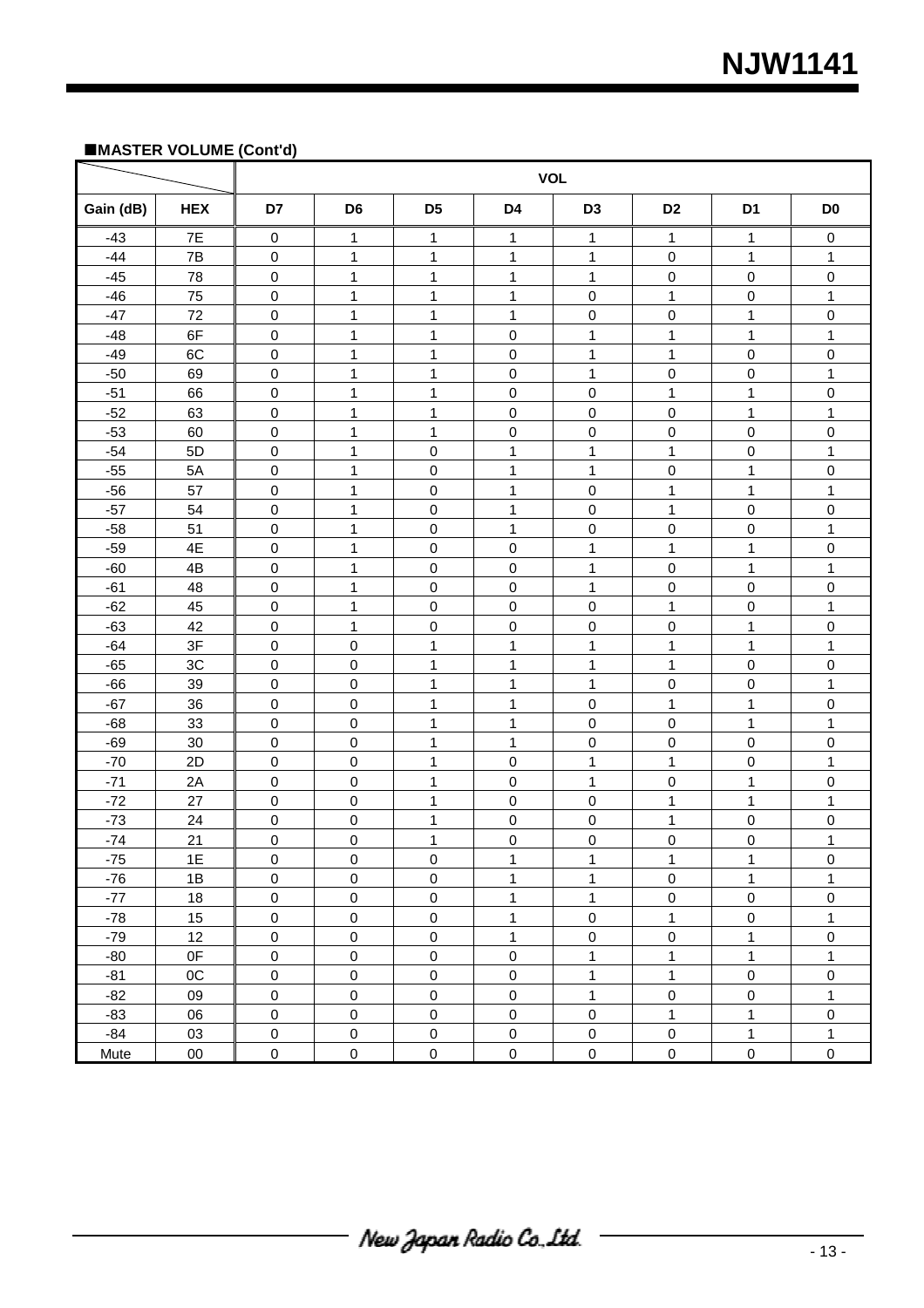# **BALANCE (Select Address: 01H)**

| <b>Channel Select (CHS)</b> | n7 |
|-----------------------------|----|
| Ach (Bch is attenuated)     |    |
| Bch (Ach is attenuated)     |    |

|                   | <b>BAL</b>     |                     |                     |                     |                     |
|-------------------|----------------|---------------------|---------------------|---------------------|---------------------|
| Gain (dB)         | D <sub>6</sub> | D <sub>5</sub>      | D4                  | D <sub>3</sub>      | D <sub>2</sub>      |
| $\mathbf 0$       | $\pmb{0}$      | $\mathsf 0$         | $\mathbf 0$         | $\mathbf 0$         | $\mathbf 0$         |
| $-1$              | $\mathbf 0$    | $\mathsf 0$         | $\mathbf 0$         | $\mathsf 0$         | $\mathbf 1$         |
| $-2$              | $\mathbf 0$    | $\mathsf 0$         | $\mathbf 0$         | $\mathbf{1}$        | $\mathbf 0$         |
| $-3$              | $\mathbf 0$    | $\mathsf 0$         | $\mathsf 0$         | $\overline{1}$      | $\mathbf{1}$        |
| $\textnormal{-4}$ | $\mathbf 0$    | $\mathsf 0$         | $\mathbf{1}$        | $\mathbf 0$         | $\mathbf 0$         |
| $-5$              | $\mathbf 0$    | $\mathsf{O}\xspace$ | $\mathbf{1}$        | $\mathbf 0$         | $\mathbf 1$         |
| $\mbox{-}6$       | $\mathbf 0$    | $\mathsf 0$         | $\mathbf{1}$        | $\overline{1}$      | $\mathbf 0$         |
| $\textnormal{-}7$ | $\mathbf 0$    | $\mathsf 0$         | $\mathbf{1}$        | $\mathbf{1}$        | $\mathbf 1$         |
| $\mbox{-}8$       | $\mathbf 0$    | $\mathbf{1}$        | $\mathbf 0$         | $\mathbf 0$         | $\mathsf{O}\xspace$ |
| $-9$              | $\mathbf 0$    | $\mathbf{1}$        | $\mathbf 0$         | $\pmb{0}$           | 1                   |
| $-10$             | $\mathbf 0$    | $\mathbf{1}$        | $\mathsf 0$         | $\mathbf 1$         | $\mathsf 0$         |
| $-11$             | $\mathbf 0$    | $\mathbf{1}$        | $\mathbf 0$         | $\overline{1}$      | $\mathbf{1}$        |
| $-12$             | $\pmb{0}$      | $\mathbf{1}$        | $\overline{1}$      | $\mathbf 0$         | $\mathbf 0$         |
| $-13$             | $\mathbf 0$    | $\mathbf{1}$        | $\mathbf{1}$        | $\pmb{0}$           | $\mathbf 1$         |
| $-14$             | $\mathbf 0$    | $\mathbf 1$         | $\mathbf{1}$        | $\overline{1}$      | $\mathbf 0$         |
| $-15$             | $\mathbf 0$    | $\mathbf{1}$        | $\mathbf{1}$        | $\mathbf{1}$        | $\mathbf{1}$        |
| $-16$             | $\mathbf{1}$   | $\pmb{0}$           | $\mathbf 0$         | $\pmb{0}$           | $\mathbf 0$         |
| $-17$             | $\mathbf{1}$   | $\mathbf 0$         | $\mathbf 0$         | $\pmb{0}$           | $\mathbf{1}$        |
| $-18$             | $\mathbf{1}$   | $\pmb{0}$           | $\mathsf 0$         | $\mathbf{1}$        | $\mathbf 0$         |
| $-19$             | $\mathbf{1}$   | $\mathsf 0$         | $\mathsf{O}\xspace$ | $\mathbf{1}$        | $\mathbf{1}$        |
| $-20$             | $\mathbf{1}$   | $\mathsf{O}\xspace$ | $\mathbf{1}$        | $\pmb{0}$           | $\mathbf 0$         |
| $-21$             | $\mathbf{1}$   | $\mathsf{O}\xspace$ | $\mathbf{1}$        | $\mathbf 0$         | $\mathbf{1}$        |
| $-22$             | $\mathbf{1}$   | $\mathsf 0$         | $\mathbf{1}$        | $\mathbf{1}$        | $\mathbf 0$         |
| $-23$             | $\mathbf{1}$   | $\mathbf 0$         | $\mathbf{1}$        | $\mathbf 1$         | $\mathbf{1}$        |
| $-24$             | $\mathbf{1}$   | $\mathbf{1}$        | $\mathsf 0$         | $\mathsf{O}\xspace$ | $\mathbf 0$         |
| $-25$             | $\mathbf{1}$   | $\mathbf{1}$        | $\mathsf 0$         | $\pmb{0}$           | $\mathbf{1}$        |
| $-26$             | $\mathbf{1}$   | $\mathbf{1}$        | $\mathsf 0$         | $\mathbf{1}$        | $\mathbf 0$         |
| $-27$             | $\mathbf{1}$   | $\overline{1}$      | $\pmb{0}$           | $\overline{1}$      | $\mathbf{1}$        |
| $-28$             | $\mathbf{1}$   | $\mathbf{1}$        | $\mathbf{1}$        | $\mathbf 0$         | $\mathbf 0$         |
| $-29$             | $\mathbf{1}$   | $\mathbf 1$         | $\mathbf{1}$        | $\pmb{0}$           | $\mathbf{1}$        |
| $-30$             | $\mathbf{1}$   | $\mathbf 1$         | $\mathbf{1}$        | $\mathbf{1}$        | $\mathbf 0$         |
| Mute              | $\mathbf{1}$   | $\mathbf{1}$        | $\mathbf{1}$        | $\mathbf{1}$        | $\mathbf{1}$        |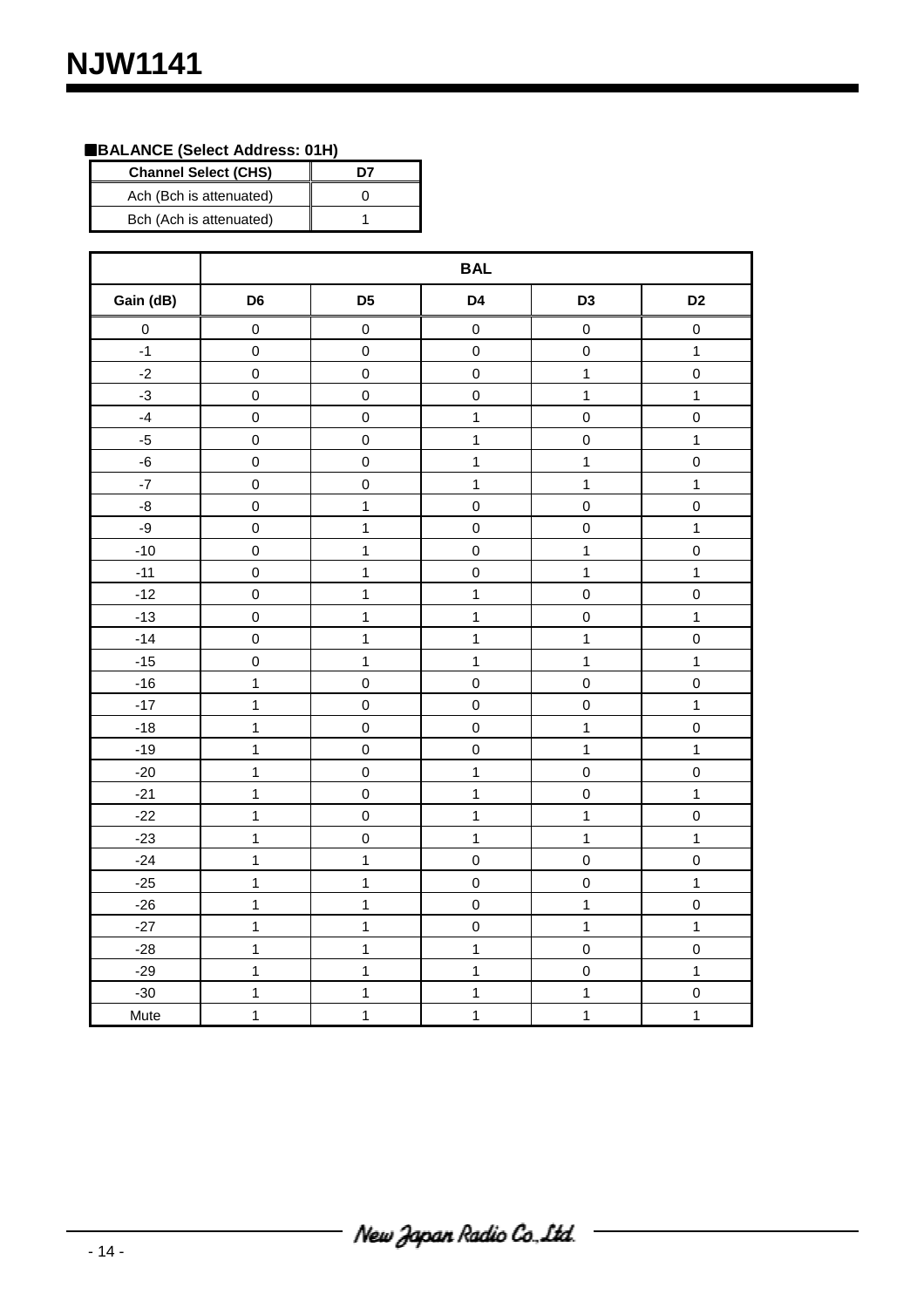# **TONE CONTROL BASS (Select Address: 02H)**

| <b>Bass</b>         | <b>BCB</b> |  |
|---------------------|------------|--|
| <b>Cut or Boost</b> |            |  |
| Cut                 |            |  |
| <b>Boost</b>        |            |  |

|                         |                           | <b>BASS</b>    |                |             |                |
|-------------------------|---------------------------|----------------|----------------|-------------|----------------|
| <b>Cut Gain</b><br>(dB) | <b>Boost Gain</b><br>(dB) | D <sub>6</sub> | D <sub>5</sub> | D4          | D <sub>3</sub> |
| $-15$                   | 15                        | 1              | 1              | 1           | 1              |
| $-14$                   | 14                        | 1              | 1              | 4           | $\mathbf 0$    |
| $-13$                   | 13                        | 1              | 1              | 0           | 1              |
| $-12$                   | 12                        | 1              | 1              | $\mathbf 0$ | $\mathbf 0$    |
| $-11$                   | 11                        | 1              | $\mathbf 0$    | 1           | 1              |
| $-10$                   | 10                        | 1              | 0              |             | $\pmb{0}$      |
| $-9$                    | $\boldsymbol{9}$          | 1              | 0              | $\mathbf 0$ | 1              |
| -8                      | 8                         | 1              | 0              | $\mathbf 0$ | $\pmb{0}$      |
| $-7$                    | $\overline{7}$            | $\mathbf 0$    | 1              |             | 1              |
| $-6$                    | $6\phantom{1}6$           | $\mathbf 0$    | 1              |             | $\mathbf 0$    |
| $-5$                    | 5                         | $\mathbf 0$    | 1              | $\mathbf 0$ | 1              |
| $-4$                    | $\overline{4}$            | $\mathbf 0$    | 1              | $\mathbf 0$ | $\mathbf 0$    |
| $-3$                    | $\mathbf{3}$              | $\mathbf 0$    | 0              |             | 1              |
| $-2$                    | $\overline{2}$            | $\mathbf 0$    | $\mathbf 0$    | 1           | $\mathbf 0$    |
| $-1$                    | 1                         | $\mathbf 0$    | $\mathbf 0$    | $\mathbf 0$ | 1              |
| $\mathsf 0$             | $\mathbf 0$               | $\mathbf 0$    | 0              | $\mathbf 0$ | $\mathbf 0$    |

#### **TONE CONTROL SUB-BASS (Select Address: 02H)**

| <b>Sub-Bass</b><br><b>Cut or Boost</b> | <b>BCSB</b><br>פח |  |
|----------------------------------------|-------------------|--|
| Cut                                    |                   |  |
| <b>Boost</b>                           |                   |  |

|                         |                           | <b>SUB-BASS</b> |                |  |
|-------------------------|---------------------------|-----------------|----------------|--|
| <b>Cut Gain</b><br>(dB) | <b>Boost Gain</b><br>(dB) | D1              | D <sub>0</sub> |  |
|                         |                           |                 |                |  |
|                         |                           |                 |                |  |
|                         |                           |                 |                |  |
|                         |                           |                 |                |  |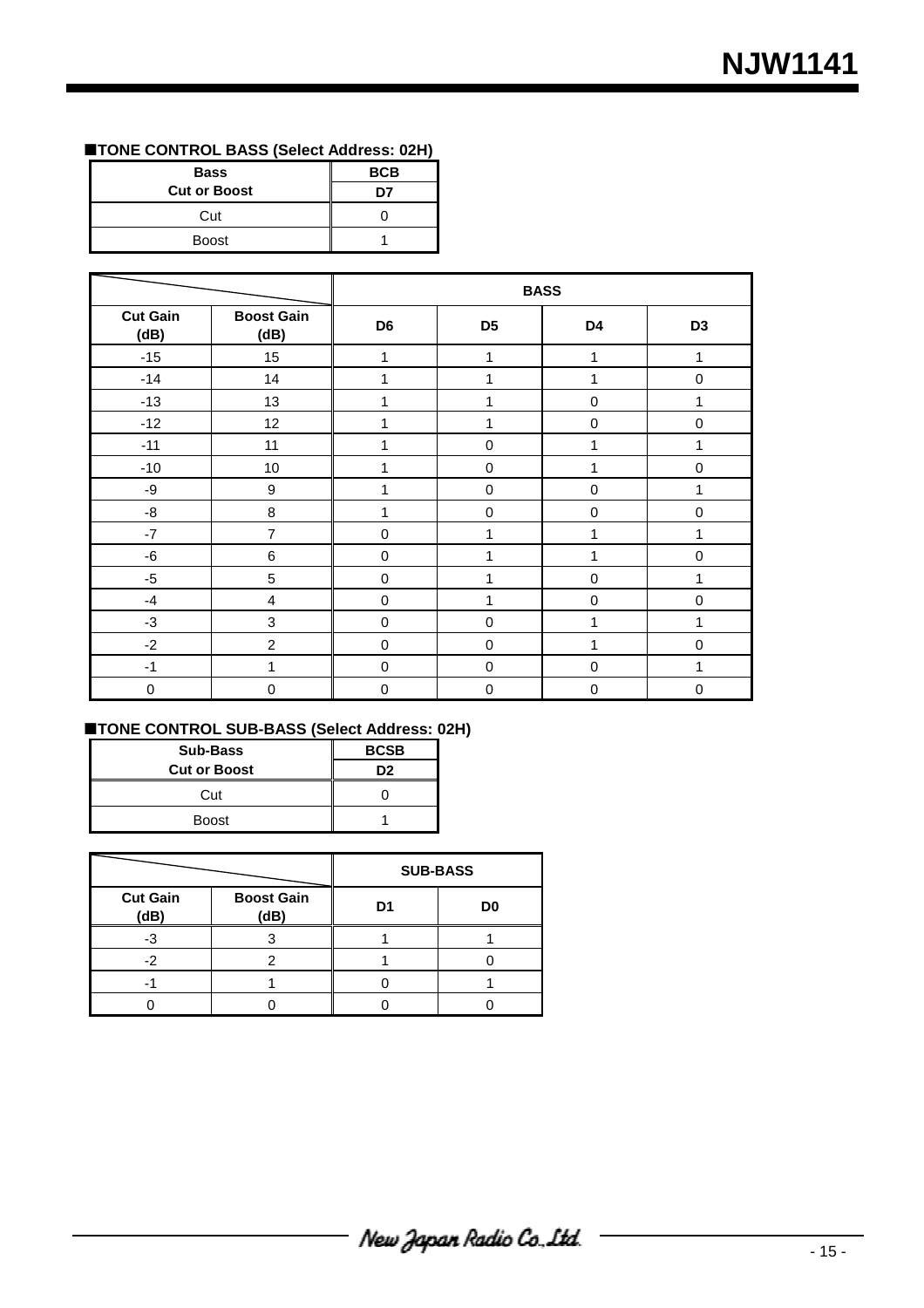# **TONE CONTROL TREBLE (Select Address: 03H)**

| <b>Treble</b>       | <b>BCT</b> |  |
|---------------------|------------|--|
| <b>Cut or Boost</b> |            |  |
| Cut                 |            |  |
| <b>Boost</b>        |            |  |

|                         |                           | <b>TREB</b>    |                |             |                |
|-------------------------|---------------------------|----------------|----------------|-------------|----------------|
| <b>Cut Gain</b><br>(dB) | <b>Boost Gain</b><br>(dB) | D <sub>6</sub> | D <sub>5</sub> | D4          | D <sub>3</sub> |
| $-15$                   | 15                        | 1              | 1              | 1           | 1              |
| $-14$                   | 14                        | 1              | 1              | 1           | $\mathbf 0$    |
| $-13$                   | 13                        | 1              | 1              | $\pmb{0}$   | 1              |
| $-12$                   | 12                        | 1              | 1              | 0           | $\mathbf 0$    |
| $-11$                   | 11                        | 1              | $\mathbf 0$    | 1           | 1              |
| $-10$                   | $10$                      | 1              | $\mathbf 0$    | 1           | $\pmb{0}$      |
| $-9$                    | $\boldsymbol{9}$          | 1              | $\mathbf 0$    | $\pmb{0}$   | 1              |
| -8                      | 8                         | 1              | $\mathbf 0$    | $\mathbf 0$ | $\mathbf 0$    |
| $-7$                    | $\overline{7}$            | 0              | 1              | 1           | 1              |
| -6                      | 6                         | 0              | 1              | 1           | $\mathbf 0$    |
| $-5$                    | 5                         | 0              | 1              | $\pmb{0}$   | 1              |
| $-4$                    | $\overline{\mathbf{4}}$   | 0              | 1              | $\pmb{0}$   | $\mathbf 0$    |
| $-3$                    | 3                         | 0              | $\mathbf 0$    | 1           | 1              |
| $-2$                    | $\overline{c}$            | 0              | 0              | 1           | $\mathbf 0$    |
| $-1$                    | 1                         | 0              | $\mathbf 0$    | $\mathbf 0$ | 1              |
| $\mathbf 0$             | $\mathbf 0$               | 0              | $\mathbf 0$    | $\mathbf 0$ | $\mathbf 0$    |

# **TONE CONTROL SUB-TREBLE (Select Address: 03H)**

| Sub-Treble          | <b>BCST</b>    |
|---------------------|----------------|
| <b>Cut or Boost</b> | D <sub>2</sub> |
| Cut                 |                |
| <b>Boost</b>        |                |

|                         |                           |    | <b>SUB-TREB</b> |
|-------------------------|---------------------------|----|-----------------|
| <b>Cut Gain</b><br>(dB) | <b>Boost Gain</b><br>(dB) | D1 | D1              |
|                         |                           |    |                 |
| -2                      |                           |    |                 |
|                         |                           |    |                 |
|                         |                           |    |                 |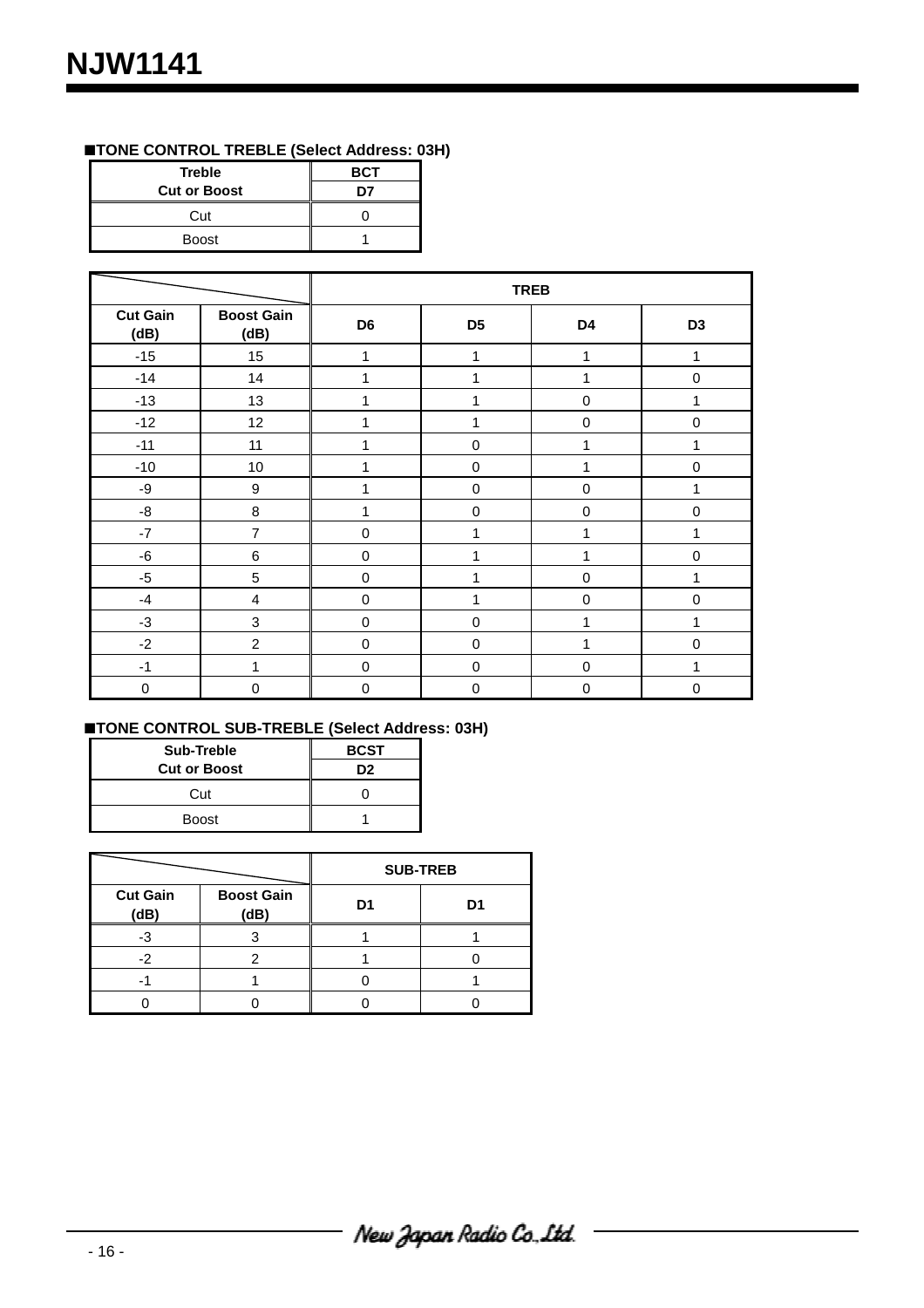#### **TYPICAL CHARACTERISTICS**

 $\overline{0}$ 



**Gain vs Volume Control**

0 2 4 6 8 10 12

Supply Voltage [V]







**Gain vs Balance Control**

V+=9V, Vin=1Vrms, f=1kHz, Rg=600Ω





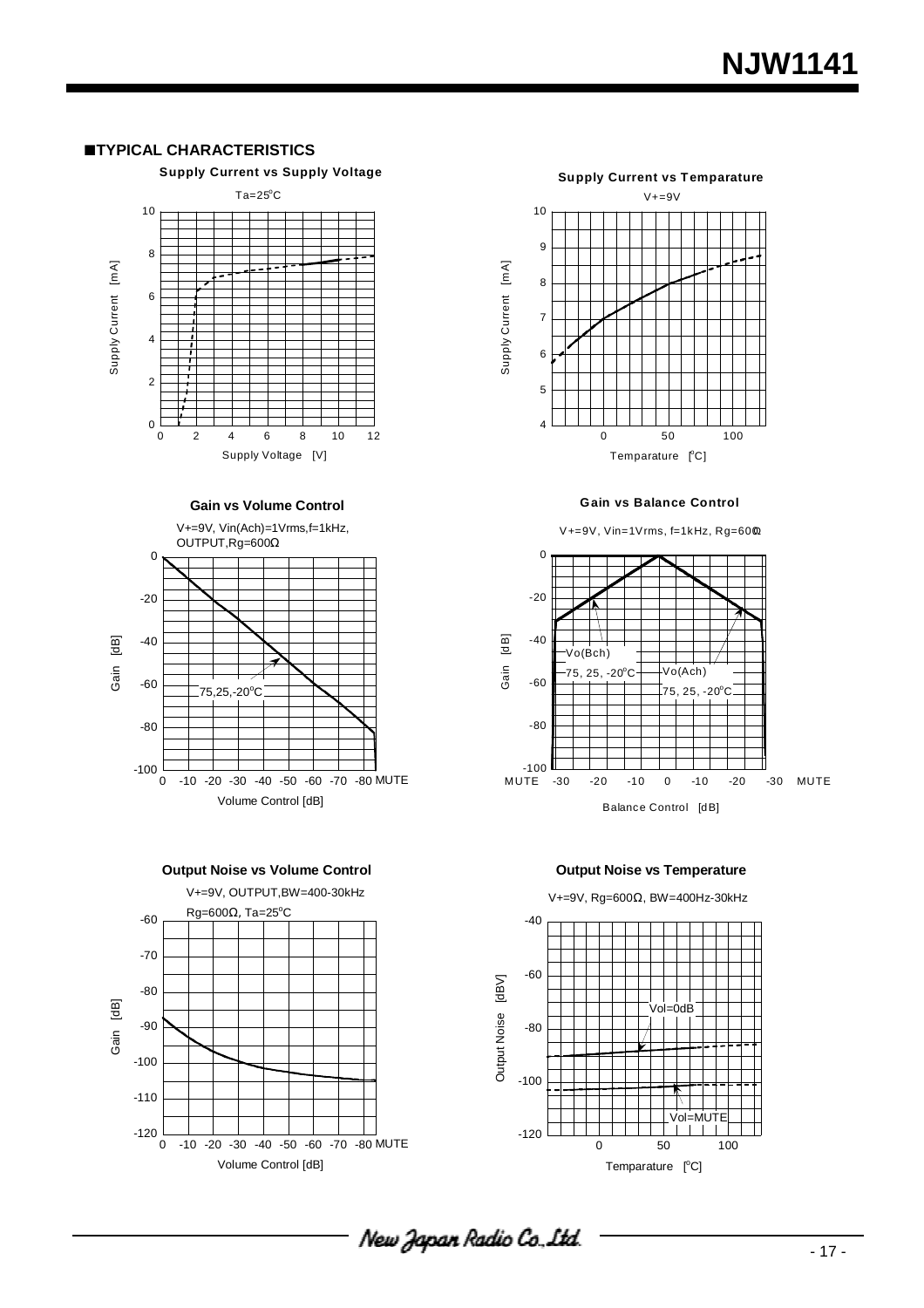#### **TYPICAL CHARACTERISTICS**



**THD+N vs Output Voltage**

V+=9V, Vin(Ach), f=1kHz, Vo(Ach)OUTPUT BW=400Hz-30kHz, Rg=600 $\Omega$ , Ta=25°C



**MUTE Level vs Frequency**







Input Voltage [Vrms]

**THD+N vs Output Voltage**

V+=9V, Vin(Ach), f=1kHz, Vo(Ach)OUTPUT Rg=600Ω, BW=400Hz-30kHz, Vol=0dB



**Channel Separation vs Frequency**

V+=9V, Vin=1Vrms, f=1kHz, Vo=OUTPUT  $Rg=600\Omega$ , Vol=0dB, Ta=25°C

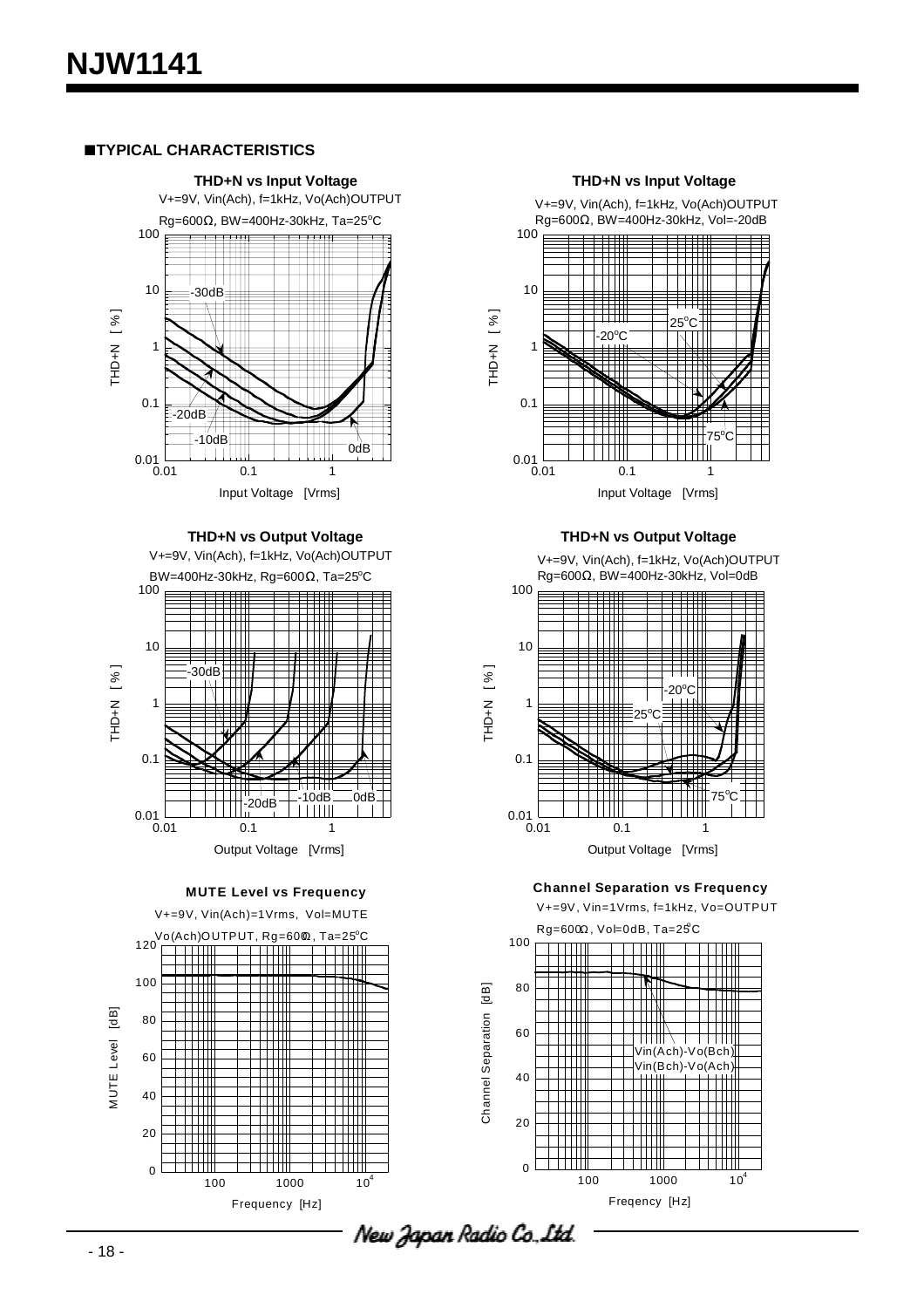# **NJW1141**

#### **TYPICAL CHARACTERISTICS**



**AGC Attack Time (C:20pin=0.33**µ**F)** V+=9V, Vin(Ach+Bch)=1Vrms,f=20kHz,Vo(Ach)OUTPUT



V+=9V, Vin(Ach+Bch), f=1kHz, Vo(Ach)OUTPUT  $Rg = 600\Omega$ , Ta=25°C <u> TITULI</u> <u> Film</u> TTTT ,600mV<br>⊟ 1 Output Voltage [Vrms] Output Voltage [Vrms]  $\Box$ 500mV I AL I DI 400mV 0.1 300mV TIYITI.  $111111$ 0.01 OFF 0.001  $0.001$  0.01 0.1 1 Input Voltage [Vrms]

**AGC Control** 

**AGC Recovery Time (C:20pin=0.33**µ**F)** V+=9V, Vin(Ach+Bch)=1Vrms, f=10kHz,Vo(Ach)OUTPUT  $AGC$  level=0.3V,Rg=60 $@$ ,Ta=25°C